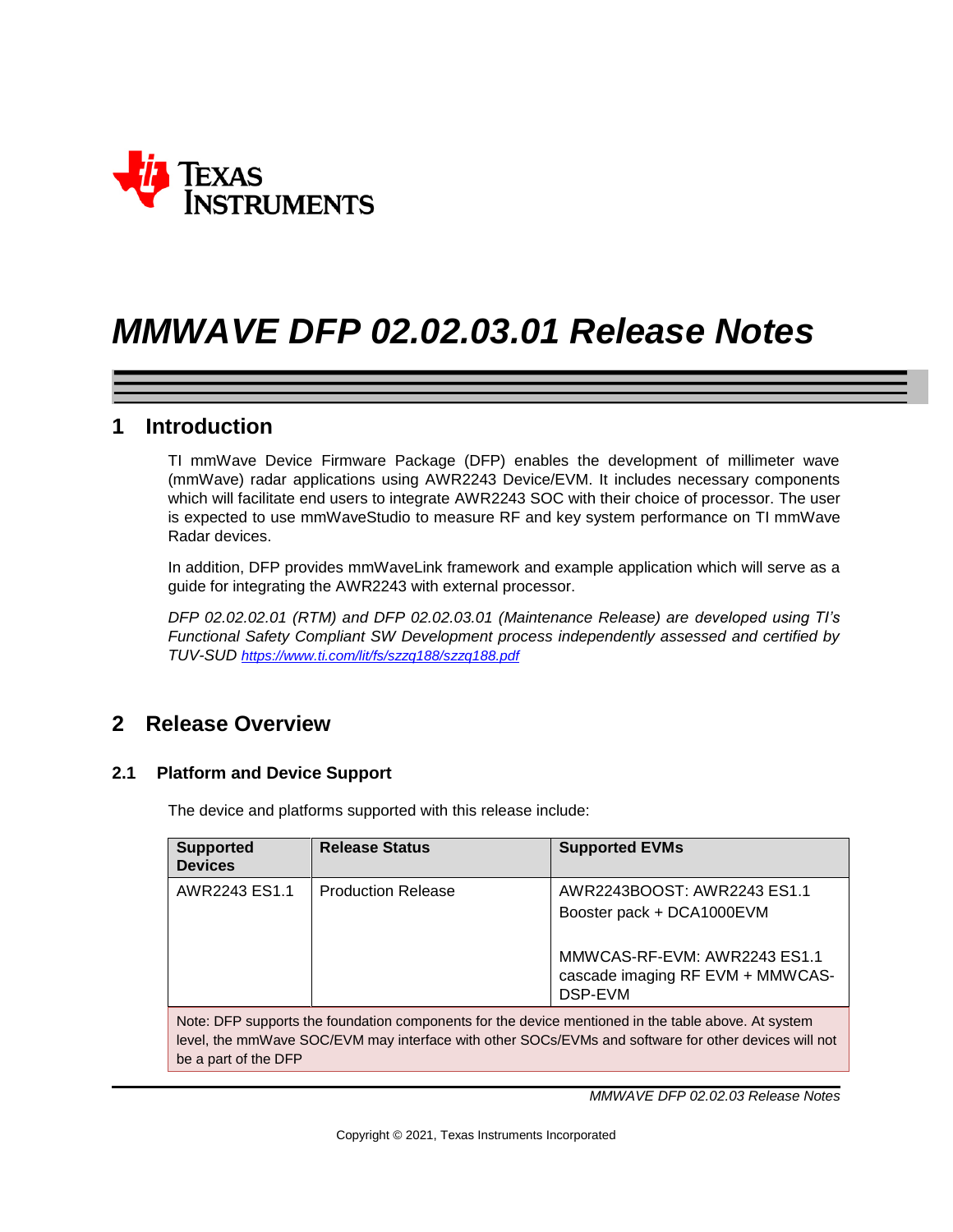### **2.2 Release contents and component versions**

| <b>Component</b>    | <b>Version</b>                    | <b>Type</b>        |
|---------------------|-----------------------------------|--------------------|
| RadarSS Firmware    | ROM: 2.2.0.13                     | Binary             |
|                     | PATCH: 2.2.3.3                    |                    |
| <b>MSS Firmware</b> | ROM: 2.2.1.7                      | Binary             |
|                     | <b>PATCH: 2.2.2.0</b>             |                    |
| mmWaveLink          | 2.2.3.1                           | Source and Library |
| Framework           |                                   |                    |
| Docs                | <b>Release Notes</b>              | <b>PDF</b>         |
|                     | DFP user guide                    | <b>PDF</b>         |
|                     | <b>Interface Control Document</b> | <b>PDF</b>         |
|                     | mmWaveLink Programmer's guide     | Doxygen HTML       |

### **2.3 Directory Structure**

| <b>Directory Name</b> | <b>Content</b>                                                                     |
|-----------------------|------------------------------------------------------------------------------------|
| Docs                  | mmWave-Radar-Interface-Control.pdf                                                 |
|                       | mmwave_dfp_release_notes.pdf                                                       |
|                       | mmwave_dfp_user_guide.pdf                                                          |
| Firmware              | RadarSS and Master SS firmware binary files in RPRC format                         |
|                       | metalmage binary (xwr22xx_metalmage.bin) for AWR2243 ES1.1 for<br>boot over Flash  |
|                       | metalmage header file (xwr22xx_metalmage.h) for AWR2243 ES1.1 for<br>boot over SPI |
|                       | mmwave radarss release notes.pdf                                                   |
| ti                    | mmWaveLink framework and example source code                                       |
|                       | mmWaveLink Programmer's quide                                                      |
| rf eval               | <b>RF</b> evaluation firmware                                                      |

### **2.4 Component Descriptions**

#### *2.4.1 RadarSS Firmware*

Refer to Radar SS firmware release notes (mmwave\_radarss\_release\_notes.pdf) in firmware\**radarss** folder.

### *2.4.2 MasterSS Firmware*

The main software components of the MasterSS (MSS) firmware are

• System services – provides infrastructure services (error handling, mmWaveLink Host communication protocol manager) used by the functional firmware.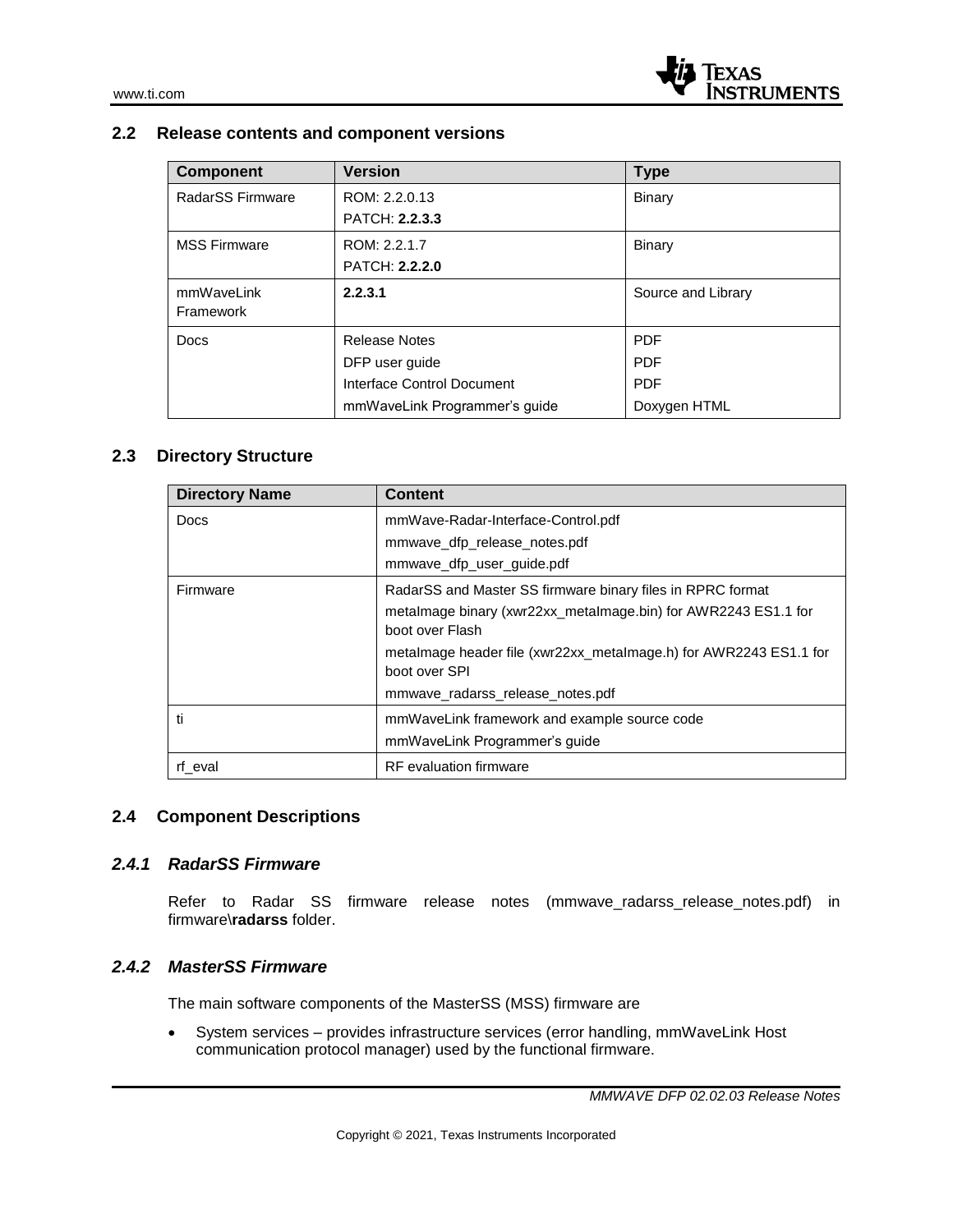

• Functional firmware – Is responsible for the external host API communication, RadarSS API handshake, data path control.

#### *2.4.3 mmWaveLink framework*

RadarSS is a closed subsystem whose internal blocks are configurable using messages coming over mailbox.

TI mmWaveLink framework acts as driver for RadarSS and MSS, and exposes services of mmWave Radar. It includes APIs to configure HW blocks of RadarSS/MSS and provides communication protocol for message transfer between external processor and AWR2243

- Link between application and RadarSS/MSS
- Platform and OS independent which means it can be ported into any processor which provides communication interface such as SPI and basic OS routines. The mmWaveLink framework can also run in single threaded environment
- The LDRA tool v9.7.6 with MISRA 2012 AMD1 rule is used to perform static analysis; the TI approved waiver policy is being used to take any waiver.

#### **2.5 Licensing**

Please refer to the mmwave dfp manifest.html, which outlines the licensing information for mmWave DFP package.

### **3 Release Contents**

#### **3.1 AWR2243 ES1.0 RAM contents (ES1.1 ROM)**

#### *3.1.1 Features and enhancements (DFP 2.0.3 - Compared to DFP 1.2/AWR1243)*

- AWR2243 is TIs second generation 77GHz RF CMOS Radar, features supported in this firmware release are:
	- $\circ$  This release is derived from AWR1243 DFP1.2 release baseline and backward compatible to AWR1243 DFP 1.2 supported APIs.
	- o Synthesizer RF frequency supported 76 81GHz
		- $VCO1: 76 78GHz$
		- VCO2: 76 81GHz
	- o Supports 20MHz IF bandwidth
	- o Supports 266MHz/us max slope
	- o Supports New programmable filter (not characterized in this engineering release)
	- o 20GHz LO cascade configuration improvements
- Refer mmWave-Radar-Interface-Control.pdf (ICD) for more information on AWR2243 ES1.0 API details.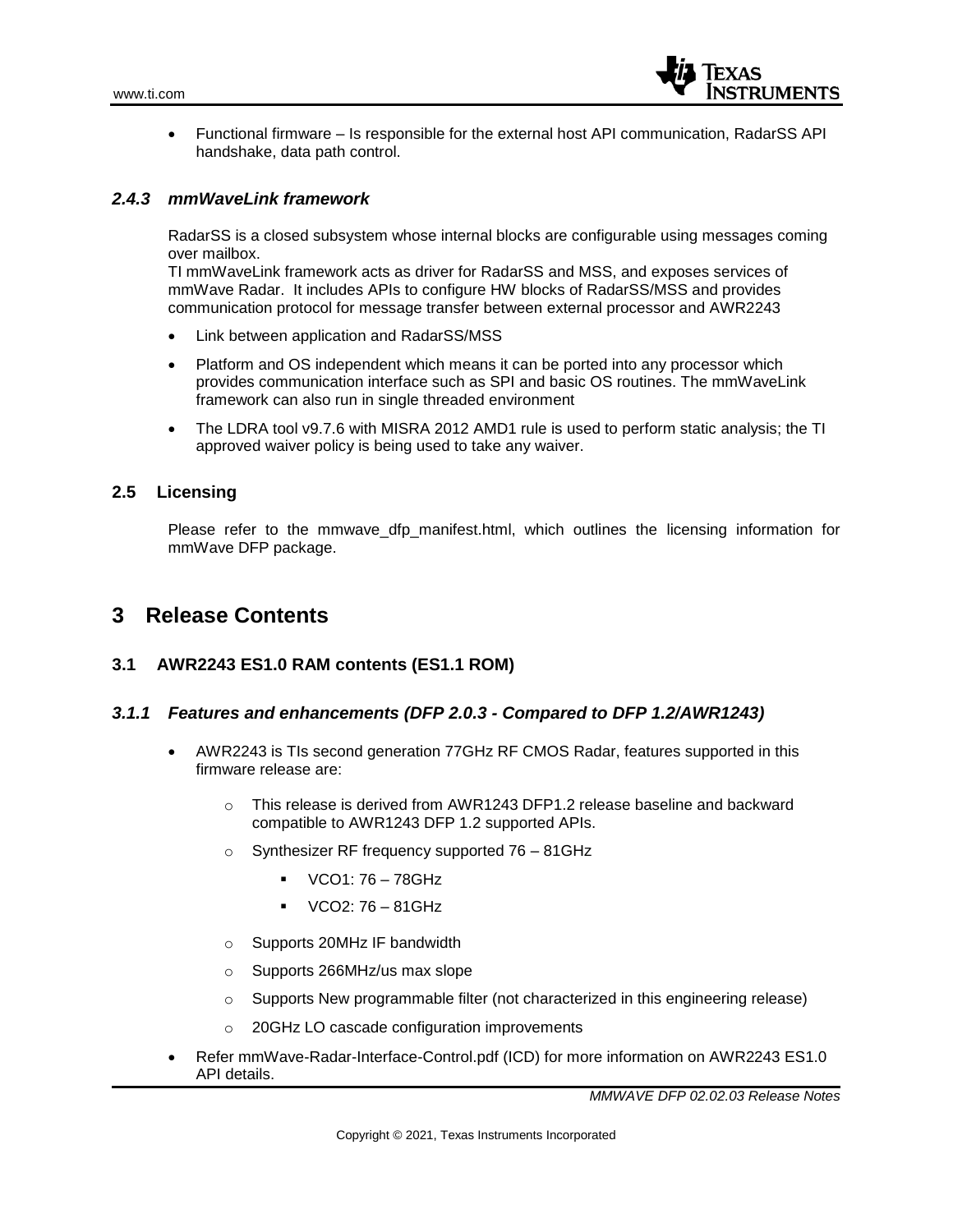

### *3.1.2 Features and enhancements (DFP 2.0.8)*

- Supported 13dBm max TX output power
- VCO calibration improvements
- Added support for new Programmable filter
- APLL boot calibration improvements
- New advance chirp configuration API (Only delta-F increment supported)
- The cascade link budget is improvement
- Supported calibration store and restore APIs for factory calibration
- Bug fixes and stability improvements in RadarSS and MSS
- Bug fixes related to SPI message protocol retry recovery on MSS
- Bug fixes related to SPI message protocol retry recovery on mmWaveLink
- Handled OS Interface Error when Mutex Lock callback returns Error in mmWaveLink
- Updated ICD and mmWaveLink Documents
- Avoiding CSI glitch issue by adjusting CSI transfer time

### *3.1.3 Features and enhancements (DFP 2.1.0)*

- Added TX Phase Shifter DAC Monitoring part of TX internal signal monitor
- Updated 20GHz cascade sync circuit buffer/bias settings for PVT
- Updated LODIST circuit buffer/bias settings for PVT based on DOE learning
- Added new API to enable VMON in analog monitor API
- Added option to enable/disable OSC clock in channel config API (enabled by default)
- Improvements to IF stage calibrations (HPF and LPF)
- Improvements to HPF Monitor
- Improvements to IQMM calibration
- Improvements to Synth calibration and control voltage monitor
- Improved 20GHz cascade sync power monitor
- Added new APLL and SYNTH BW control API
- Added new API to control runtime monitors to reduce effective FTTI interval in cascade systems
- Added an API to override temperature bin index for run time calibration to provide Host controlled run time calibration.
- Added a new DCC self-test monitor at boot-up and in latent fault API
- Added new power optimization logic to reduce inter burst/frame power consumption.
- Added an option to disable dither in test source configuration API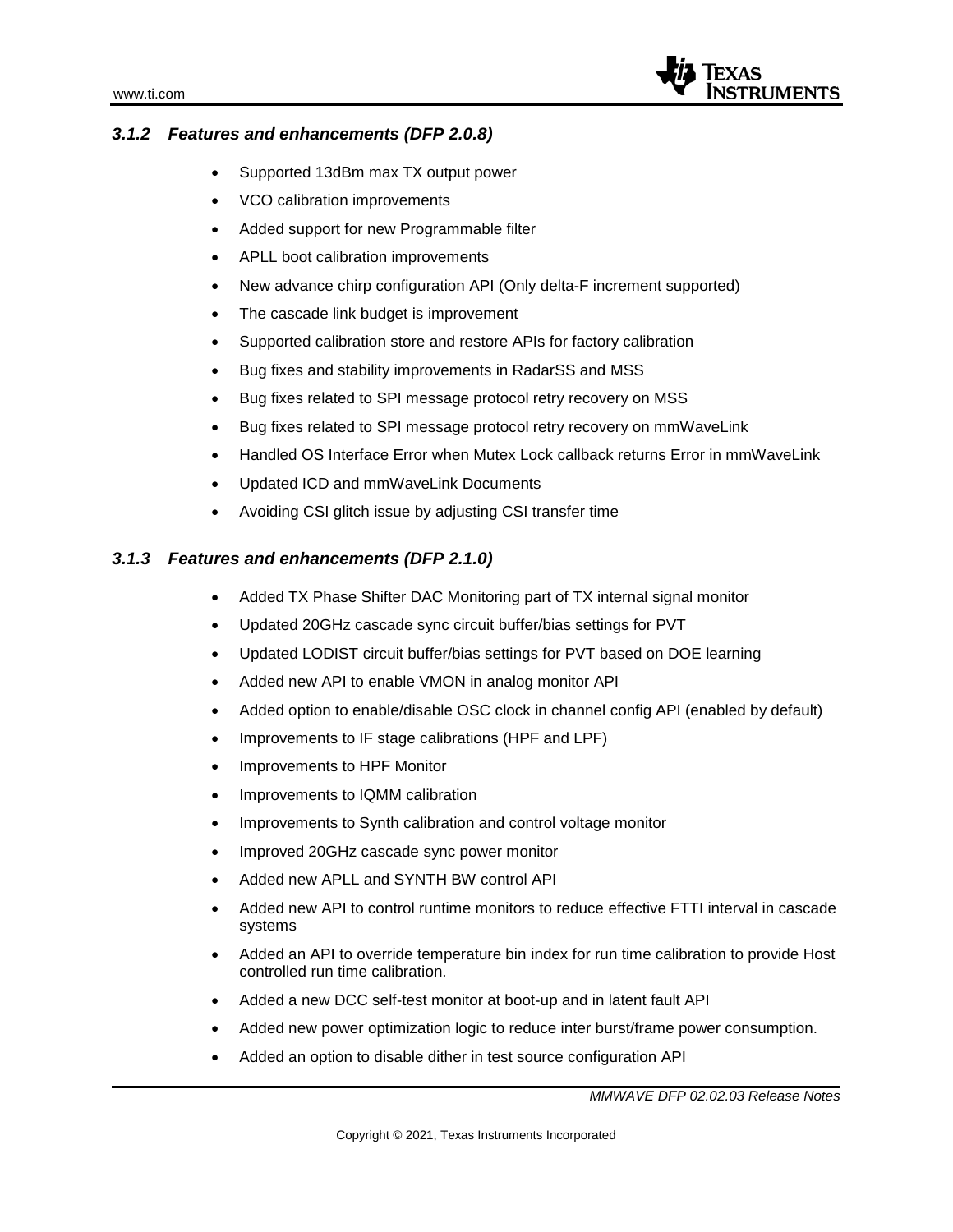

- Enabled and updated LPF monitor configuration and reports
- Added a new option in loopback burst API to disable RF front end
- Added a new API "AWR DIGITAL COMP EST CONTROL SB" to estimate and compensate digital corrections in cascade use case
- Enhanced TX OLPC calibration to improve power accuracy
- Error ASYNC event if the new chirp data arrives before the previous data is sent out on the HSI interface.
- OSC CLK enable at device power-up
- New API added for avoiding the CSI2 transition during ADC Sampling.
- New API for Debug Signals bring-out.
- Improvements to the Logging mechanism.
- New Error code added if Data path is not selected before the frame configuration.
- Updated ICD, mmWaveLink drivers and Document
- Enabled non-live synth frequency monitor

#### *3.1.4 Features and enhancements (DFP 2.1.5)*

- Enabled new advance waveform chirp configuration API
- Updated inter burst/frame power saving scheme to reduce power consumption
- Added new frame stop features in frame start stop API
- Enabled LODIST CLPC calibration
- Updated TX gain phase monitor to report interference/noise data
- Added new error codes in CPU fault Async-event
- Updates to calibration and monitors frequency limit to avoid out of band emission
- Improvements to LPF calibration
- Improvements to RX gain calibration and updated RF gain target
- Replaced TX BPM monitor with new TX phase shifter monitor (API update)
- Added a new API to disable inter burst power save
- Improvements to HPF calibration
- Updates to the API avoiding the CSI2 transition during ADC sampling.
- Updated ICD, mmWaveLink drivers and documents.

#### *3.1.5 Features and enhancements (DFP 2.2.0)*

- Updated DCC driver to overcome IP limitation
- Fix for intermittent ADC DC offset fluctuations
- Increased max supported PS dither value in AWR\_ADVANCE\_CHIRP\_CONF\_SB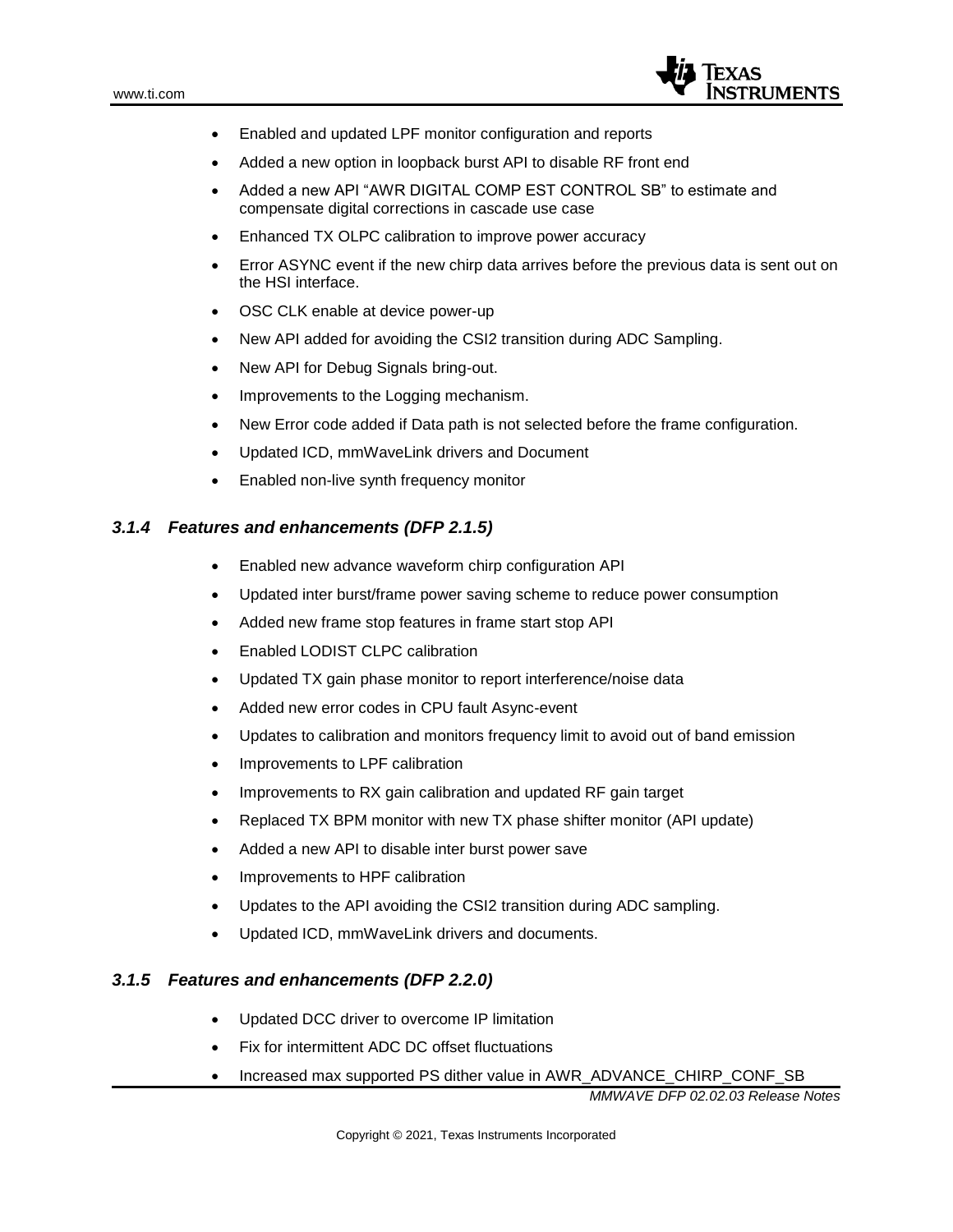

- Improved Synth boot calibration
- Added new AWR\_ADVANCE\_CHIRP\_DYN\_LUT\_ADDR\_OFFSET\_CFG\_SB API
- Added a new feature ADVANCE\_CHIRP\_ERROR\_CHK\_DIS in AWR\_RF\_MISC\_CTL\_SB API
- Updated ICD, mmWaveLink drivers and documents.
- **Final support release for AWR2243 ES1.0 device**

#### **3.2 AWR2243 ES1.1 Patch contents**

AWR2243 **ES1.1** is having DFP 2.2.0 contents in **ROM** and below DFP releases applicable only for ES1.1 through patch updates.

### *3.2.1 Features and enhancements (DFP 2.2.1)*

- **Patch Release for AWR2243 ES1.1 device (***not supported on ES1.0***)**
- Fix for RX IFA saturation issue
- Improved TX power boot calibration sequence
- Improvements to synthesizer over and under shoot
- Added a new option to disable PS DAC monitor in AWR\_MONITOR\_TX0\_INTERNAL\_ANALOG\_SIGNALS\_CONF\_SB API
- Added a new feature CAL\_MON\_TIME\_UNIT\_ERROR\_CHK\_DIS in AWR\_RF\_MISC\_CTL\_SB API to optimize the monitoring duration in advance framing
- Updated calibration and monitor timing info as per measurement done on AWR2243 ES1.1 device
- Updates to the API avoiding the LVDS transitions as well as CSI2 during ADC sampling
- Added support for a new data path configuration for data out in the CQ, CP, ADC order

### *3.2.2 Features and enhancements (DFP 2.2.2)*

- Improved Synthesizer duty cycle performance
- Few minor bug fixes based on system validation feedbacks
- MSS Logger disabled by default.
- Updated the AWR\_DEV\_CONFIGURATION\_SET\_SB to enable logger as needed.
- Support for MSS Watchdog self-test in Latent fault characterization mode.

### *3.2.3 Features and enhancements (DFP 2.2.3)*

• Added user programmable RF Frequency dither limits to enable frequency separation of devices during RX Gain Phase monitoring in cascade systems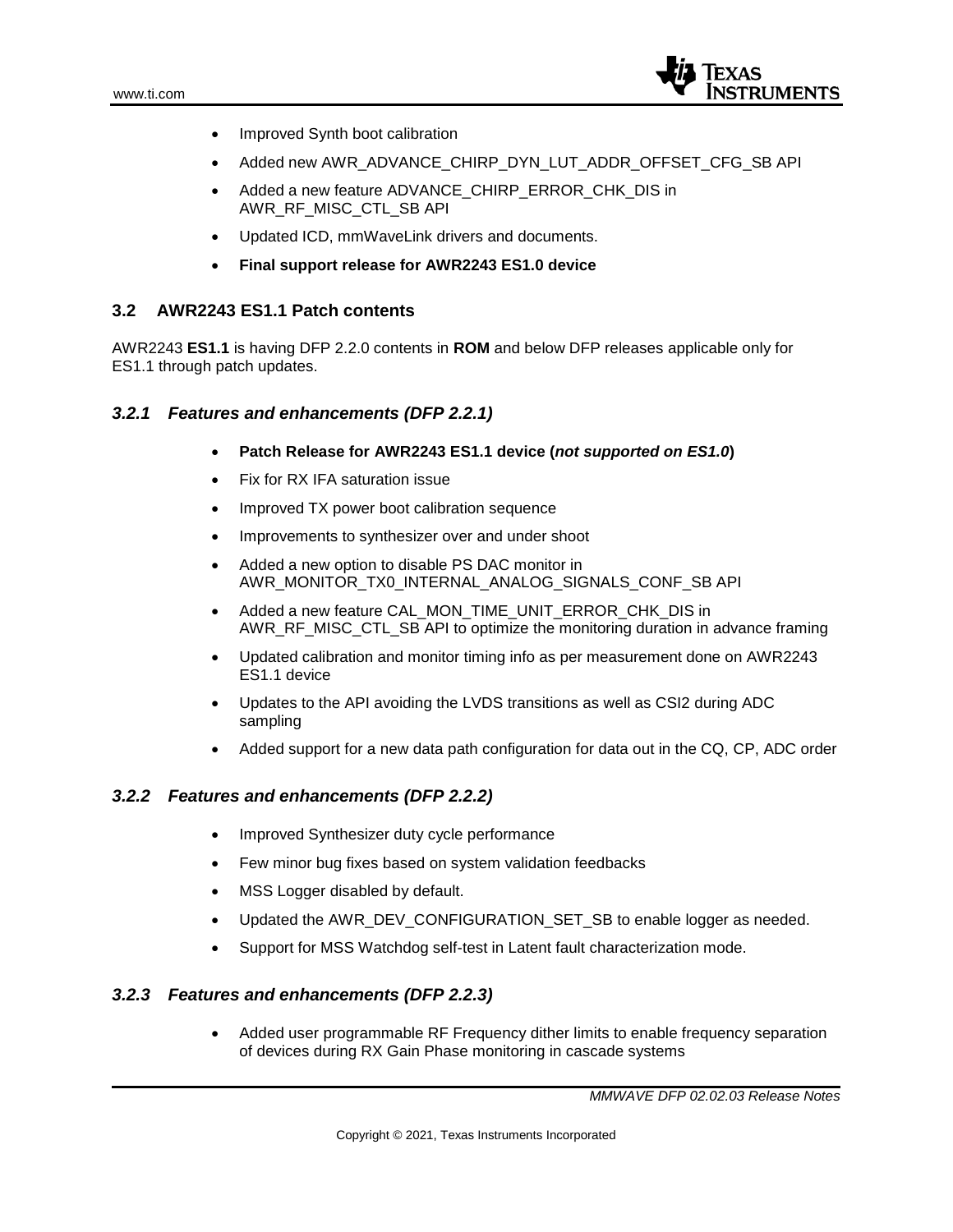

• Few minor bug fixes (*Refer RadarSS Release Note*)

### **3.3 Feature/Changes List by Components**

#### *3.3.1 RadarSS firmware*

Refer to RadarSS firmware release notes (mmwave\_radarss\_release\_notes.pdf) in firmware\**radarss** folder

### *3.3.2 Master SS firmware (DFP 2.0.3 – compared to DFP1.2/AWR1243)*

| Type       | <b>Kev</b>    | <b>Summary</b>                                                               |
|------------|---------------|------------------------------------------------------------------------------|
| <b>Bug</b> | MMWAVE DFP-61 | Fixed Nerror is signaled during the RF power up sequence<br>for 2243 device. |
| Bug        | MMWAVE DFP-62 | Fixed device is being resetting repeatedly due to Watchdog<br>expiration.    |

### *3.3.3 Master SS firmware (DFP 2.1.0)*

| <b>Type</b> | <b>Key</b>                       | <b>Description</b>                                                                                                                                                       |
|-------------|----------------------------------|--------------------------------------------------------------------------------------------------------------------------------------------------------------------------|
| Enhancement | MMWAVE_DFP-215                   | Unmasked FRC lockstep fatal error reported to MSS<br>ESM G1 and sent over AE.                                                                                            |
| Bug         | MMWAVE DFP-216                   | Updates to the code to handle additional trigger2 safety<br>tests.                                                                                                       |
| Bug         | MMWAVE DFP-218                   | Fix for initializing the reserved bits in MSS ESM Error<br>report                                                                                                        |
| Bug         | MMWAVE DFP-209<br>MMWAVE DFP-208 | Fixed bugs in handling retry command received from<br>host                                                                                                               |
| Bug         | MMWAVE DFP-214<br>MMWAVE DFP-213 | Fix for EDMA and RTI latent fault digital monitoring API                                                                                                                 |
| Bug         | MMWAVE DFP-205                   | Fixed an issue in MSS message parsing related to<br>message direction                                                                                                    |
| <b>Bug</b>  | MMWAVE DFP-260                   | Fixed an issue with LVDS monitoring data transfer                                                                                                                        |
| Enhancement | MMWAVE DFP-307                   | Avoiding CSI glitch issue by adjusting CSI transfer time                                                                                                                 |
| Bug         | MMWAVE DFP-285                   | Fix for occasional register read-back failure reported on<br><b>SWIRQ registers</b>                                                                                      |
| Bug         | MMWAVE DFP-319                   | Fix for SPI timeout issues due to faster HOST<br>communication.                                                                                                          |
| Enhancement | MMWAVE DFP-286                   | Added new Asynchronous event for reporting the Chirp<br>errors when new chirp data arrives while the previous<br>chirp data is being transmitted out over HSI interface. |
| Bug         | MMWAVE DFP-340                   | Fix for DSI register (DSI_TIMING1) write-read back<br>mismatched                                                                                                         |
| Enhancement | MMWAVE DFP-365                   | LVDS IO clock gating option enabled                                                                                                                                      |
| Enhancement | MMWAVE DFP-333                   | VMON error propagation through N-error                                                                                                                                   |
| Enhancement | MMWAVE DFP-384                   | Enabled OSC clock at device power-up in MSS boot-<br>loader (applicable for ES1.1)                                                                                       |
| Bug         | MMWAVE DFP-399                   | Fix for occasional register read-back failure reported on                                                                                                                |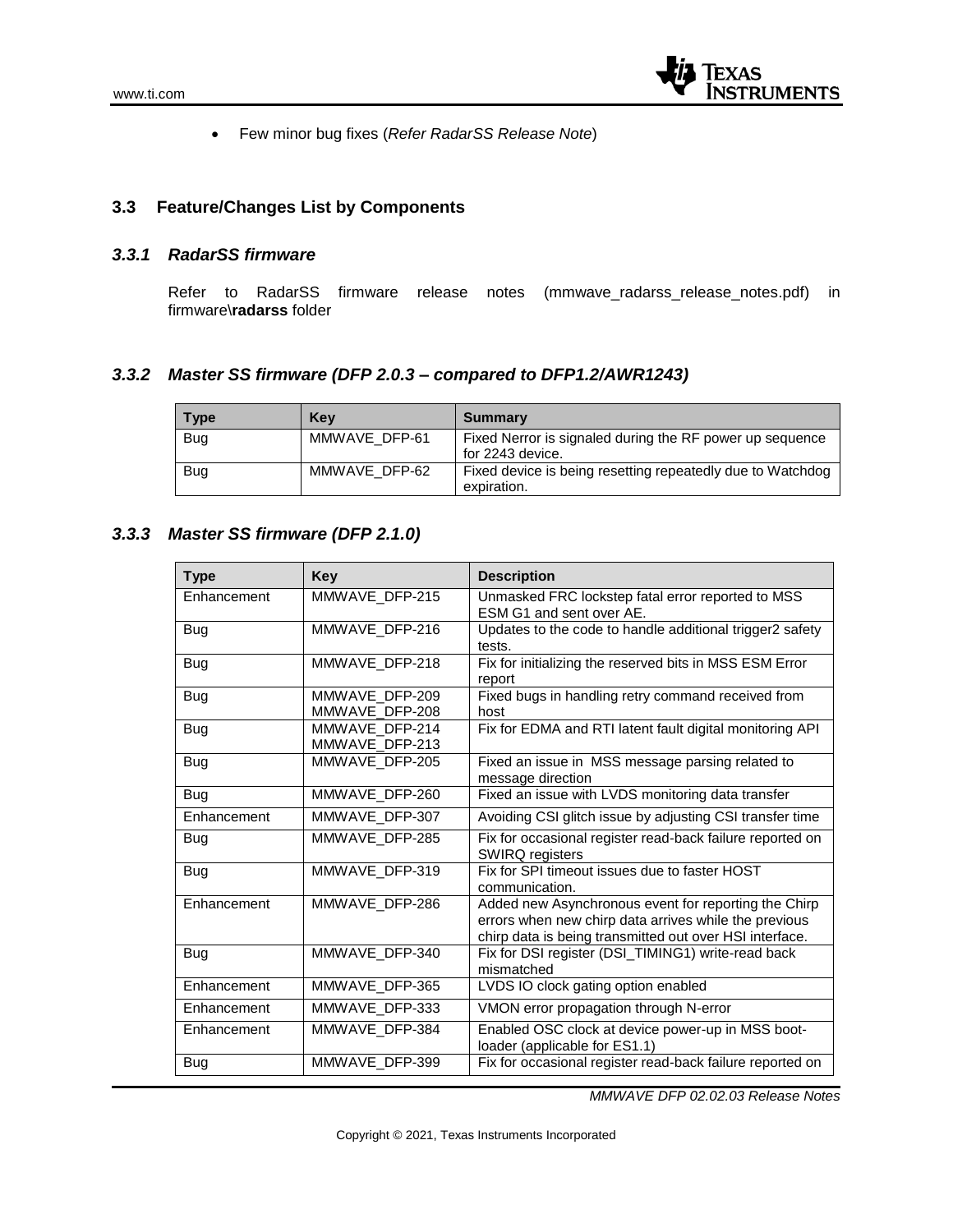

|             |                | <b>MIBSPI</b> registers                                                                 |
|-------------|----------------|-----------------------------------------------------------------------------------------|
| <b>Bug</b>  | MMWAVE_DFP-277 | Fix Parity tests on TCMA and TCMB memories.                                             |
| Bug         | MMWAVE DFP-177 | Fix for failure to download multiple files back to back<br>over SPL                     |
| <b>Bug</b>  | MMWAVE_DFP-398 | Indication of Patch download after the patch is applied.                                |
| Enhancement | MMWAVE DFP-426 | New APIs for CSI2 glitch avoidance by configuring<br>Delay and Dummy data.              |
| Enhancement | MMWAVE DFP-412 | New API for bringing out the Debug signals.                                             |
| <b>Bug</b>  | MMWAVE_DFP-389 | Fix for EDMA MPU tests failing occasionally.                                            |
| Enhancement | MMWAVE_DFP-380 | Support for nesting of critical section                                                 |
| Enhancement | MMWAVE DFP-358 | HW Variant now reports 4 for 2243 devices.                                              |
| <b>Bug</b>  | MMWAVE DFP-347 | Fix for Watchdog failures when APLL locking fails.                                      |
| <b>Bug</b>  | MMWAVE_DFP-316 | Fix for Logging mechanism for reliable logs.                                            |
| Enhancement | MMWAVE_DFP-338 | Redundancy through NERROR for an periodic test fail                                     |
| <b>Bug</b>  | MMWAVE_DFP-416 | New Error code reported if HSI data path is not<br>selected before chirp configuration. |
| <b>Bug</b>  | MMWAVE DFP-443 | Fix for Chirp config API failure while configuring all 32<br>chirps together.           |
| Bug         | MMWAVE DFP-499 | Fix for Stale/invalid msgs reported at times for ASYNC<br>responses.                    |
| Bug         | MMWAVE_DFP-533 | Fix for Register read-back failures on HOST_IRQ.                                        |
| Bug         | MMWAVE DFP-532 | Fix for missing ASYNC events occasionally due to an<br>internal event miss.             |

### *3.3.4 Master SS firmware (DFP 2.1.5)*

| <b>Type</b> | <b>Key</b>                                         | <b>Description</b>                                                                                                                  |
|-------------|----------------------------------------------------|-------------------------------------------------------------------------------------------------------------------------------------|
| Enhancement | MMWAVE DFP-351                                     | Updating the API for CSI2 glitch avoidance by<br>configuring Delay and Dummy data to support dithered<br>delay.                     |
| Bug         | MMWAVE DFP-422                                     | Fix for fixing the logger buffer overflow issue.                                                                                    |
| Enhancement | MMWAVE DFP-400                                     | Improvements to the SPI synchronization to look for<br>SYNC/CNYS path across 2 header chunks.                                       |
| Enhancement | MMWAVE DFP-484                                     | Updated the a new error code for register read-back<br>failures and added additional information of the read<br>and written values. |
| Enhancement | MMWAVE DFP-572<br>MMWAVE DFP-573<br>MMWAVE DFP-574 | Mechanism to ACK the BSS MB if the msg on the MB is<br>corrupted                                                                    |
| Bug         | MMWAVE DFP-616                                     | Fix for MSS Fault seen during the first chirp of<br>Delay/Dummy configuration.                                                      |
| Enhancement | MMWAVE DFP-591<br>MMWAVE_DFP-580<br>MMWAVE DFP-578 | Improvements to the SPI protocol handling                                                                                           |
| Enhancement | MMWAVE DFP-615                                     | Improvements to logger infrastructure and update of<br>logger baud rate to 921600.                                                  |
| Bug         | MMWAVE DFP-612                                     | Fix for DMA parity test failures during boot-up.                                                                                    |
| <b>Bug</b>  | MMWAVE DFP-594                                     | Changes to setting up of tasks during bootup                                                                                        |
| Bug         | MMWAVE DFP-575                                     | Fix for interrupt clearing of TPTC handler                                                                                          |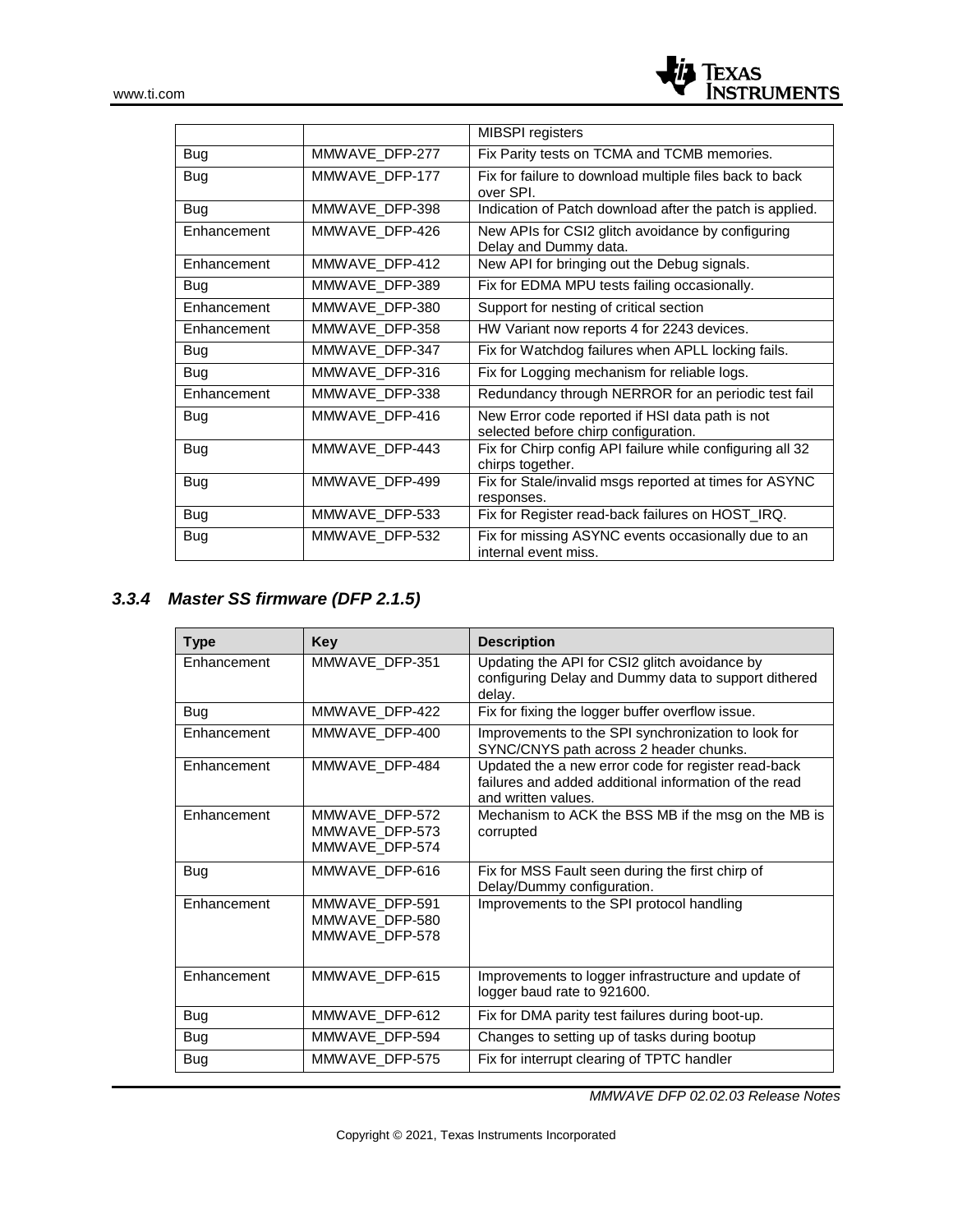

| Bug         | MMWAVE DFP-501 | Fix for RTI latent fault test failure.                                                                                              |
|-------------|----------------|-------------------------------------------------------------------------------------------------------------------------------------|
| Bug         | MMWAVE DFP-576 | Adding critical section for SW data variables across<br>contexts.                                                                   |
| Enhancement | MMWAVE_DFP-581 | Removal of usage of SW data across contexts to avoid<br>overwrites.                                                                 |
| Enhancement | MMWAVE DFP-595 | Avoiding re-initialization of CRC module.                                                                                           |
| Enhancement | MMWAVE DFP-596 | Code cleanup to avoid redundant codes.                                                                                              |
| Enhancement | MMWAVE DFP-597 | Explicit initialization of global variables.                                                                                        |
| Bug         | MMWAVE_DFP-577 | Fix for Watchdog roll-over after 49.5 days.                                                                                         |
| Bug         | MMWAVE DFP-653 | Fix for occasional failures of DMA MPU latent fault<br>tests.                                                                       |
| Bug         | MMWAVE_DFP-682 | Fix for register read-back failures during test pattern<br>generation HSI.                                                          |
| Bug         | MMWAVE DFP-686 | Static analysis fixes.                                                                                                              |
| Bug         | MMWAVE DFP-701 | Initialize monitoring global variables in the RAM image<br>before setting up heartbeat timer to avoid re-initializing<br><b>WDT</b> |
| Bug         | MMWAVE DFP-702 | Adding critical region in software interrupt triggers to<br>avoid losing any software interrupt data                                |
| Bug         | MMWAVE_DFP-703 | Bug fix for handling BSS retry msgs when the msg is<br>still pending to be sent to the HOST.                                        |
| Bug         | MMWAVE_DFP-706 | Fix for register read-back failure on CLR_CBUFF_REG                                                                                 |
| Bug         | MMWAVE DFP-707 | Fix for handling retry msgs.                                                                                                        |
| Bug         | MMWAVE_DFP-711 | Fix for handling of retry msgs on slower HOST when<br>the payload of the retry message is still pending to be<br>received.          |

### *3.3.5 Master SS firmware (DFP 2.2.0)*

| Type        | Key                              | <b>Description</b>                                                                      |
|-------------|----------------------------------|-----------------------------------------------------------------------------------------|
| Bug         | MMWAVE DFP-721<br>MMWAVE DFP-737 | Fixed issue with MSS power-up when switching from<br>ROM to RAM                         |
| Enhancement | MMWAVE DFP-734                   | Added bootup TCM memory self-tests (Applicable only<br>in SOP <sub>2</sub> )            |
| Bug         | MMWAVE DFP-736                   | Parallel memory initialization fix for shared memory<br>(Applicable only in SOP2)       |
| Bug         | MMWAVE_DFP-726<br>MMWAVE DFP-741 | Gate VMON during MSS boot to avoid spurious errors.                                     |
| Enhancement | MMWAVE DFP-729                   | Increase the periodicity for checking the occurrence of<br>register read back failures. |
| Enhancement | MMWAVE_DFP-738                   | Preparing handoff for RAM image before ROM-RAM<br>swap (Applicable only in SOP2)        |
| Bug         | MMWAVE DFP-719                   | Updated DCC driver to overcome IP limitation<br>(Applicable only in SOP2)               |
| Enhancement | MMWAVE DFP-739                   | Enabling of OSC_CLKOUT early in the boot-up<br>sequence (Applicable only in SOP2)       |
| Enhancement | MMWAVE DFP-714                   | Adding support for GPIO based debug hook for MSS<br>(Applicable only in SOP2)           |
| Enhancement | MMWAVE DFP-750                   | Latent Fault API to generate an error message if<br>unsupported tests are triggered.    |
| Bug         | MMWAVE DFP-765                   | Fixed an issue related to boot time PBIST                                               |
| Bug         | MMWAVE DFP-794                   | OSC CLK to be enabled only after APLL IO BUFF LDO<br>enable. (Applicable only in SOP2)  |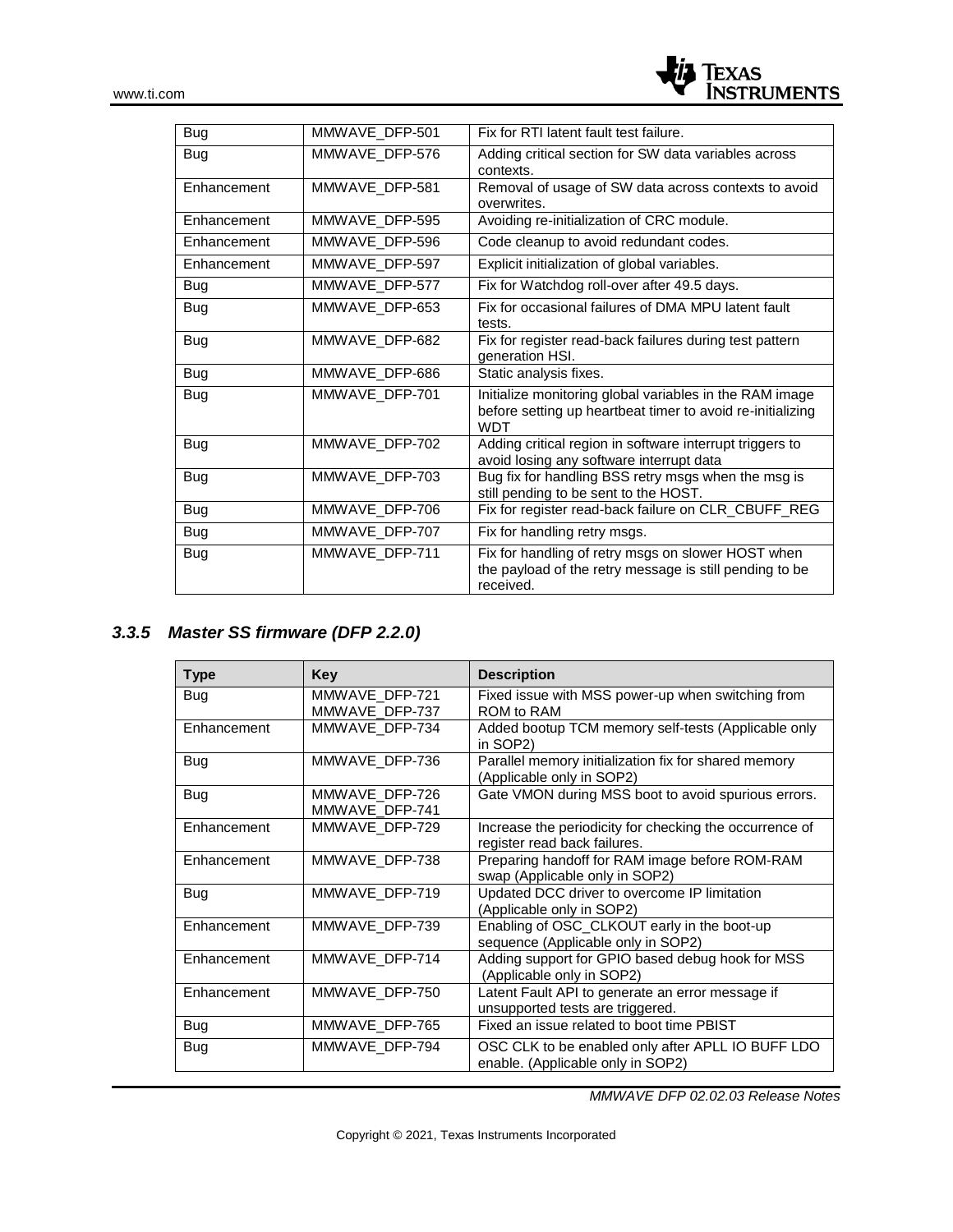

| Bug | MMWAVE DFP-788 | Fix for BOOT ERROR STATUS (0x5005) being sent<br>even when the SFLASH is enabled. (Applicable only in<br>SOP <sub>2</sub> ) |
|-----|----------------|-----------------------------------------------------------------------------------------------------------------------------|
| Bug | MMWAVE DFP-786 | Fix for support BSS only patch support. (Applicable only<br>in SOP2)                                                        |

### *3.3.6 Master SS firmware (DFP 2.2.1) – AWR2243 ES1.1 Only*

| <b>Type</b> | Key            | <b>Description</b>                                                                                                                                    |
|-------------|----------------|-------------------------------------------------------------------------------------------------------------------------------------------------------|
| Enhancement | MMWAVE DFP-903 | Updating the API for CSI2 glitch avoidance by<br>configuring Delay and Dummy data to support dithered<br>delay, now extended to support LVDS as well. |
| Enhancement | MMWAVE DFP-879 | Added support for a new data path configuration mode<br>of CQ CP ADC                                                                                  |
| <b>Bug</b>  | MMWAVE DFP-945 | Fix for Incorrect implementation of the getDebugSignal<br><b>API</b>                                                                                  |
| <b>Bug</b>  | MMWAVE DFP-931 | Fix for Mailbox related latent fault tests failing.<br>(Applicable in SOP2 mode only)                                                                 |

### *3.3.7 Master SS firmware (DFP 2.2.2) – AWR2243 ES1.1 Only*

| Type        | Key                              | <b>Description</b>                                                                                                 |
|-------------|----------------------------------|--------------------------------------------------------------------------------------------------------------------|
| <b>Bug</b>  | MMWAVE DFP-993<br>MMWAVE_DFP-870 | Disabled the logger by default and support to enable it<br>back through AWR_DEV_CONFIGURATION_SET_SB<br>as needed. |
| Enhancement | MMWAVE DFP-928                   | Support for MSS Watchdog self-test in Latent fault<br>characterization mode.                                       |

### *3.3.8 mmWaveLink framework (DFP 2.0.8 – compared to DFP 1.2/AWR1243)*

| <b>Type</b> | Key             | <b>Description</b>                                                                      |  |
|-------------|-----------------|-----------------------------------------------------------------------------------------|--|
| Bug         | <b>MMWL-150</b> | Fixed an issue with No fault reported even after a CRC is<br>corrupted in mmWaveLink    |  |
| Bug         | MMWL-166        | Fixed bug in handling retry in case of NACK                                             |  |
| Enhancement | <b>MMWL-168</b> | Added a new feature to report CRC failure in Async-event<br>message to Application.     |  |
| Bug         | <b>MMWL-173</b> | Added a logic to recover from CNYS corruption scenario                                  |  |
| Bug         | MMWL-169        | Fix for AE length info being reported to application upon<br>CRC failure.               |  |
| Bug         | <b>MMWL-178</b> | Added an API to control number of retry for command                                     |  |
| Bug         | <b>MMWL-177</b> | Added max retry count limit in case of NACK retry                                       |  |
| Bug         | <b>MMWL-180</b> | Added a return in case of OS Interface Error when Mutex<br>Lock callback returns Error. |  |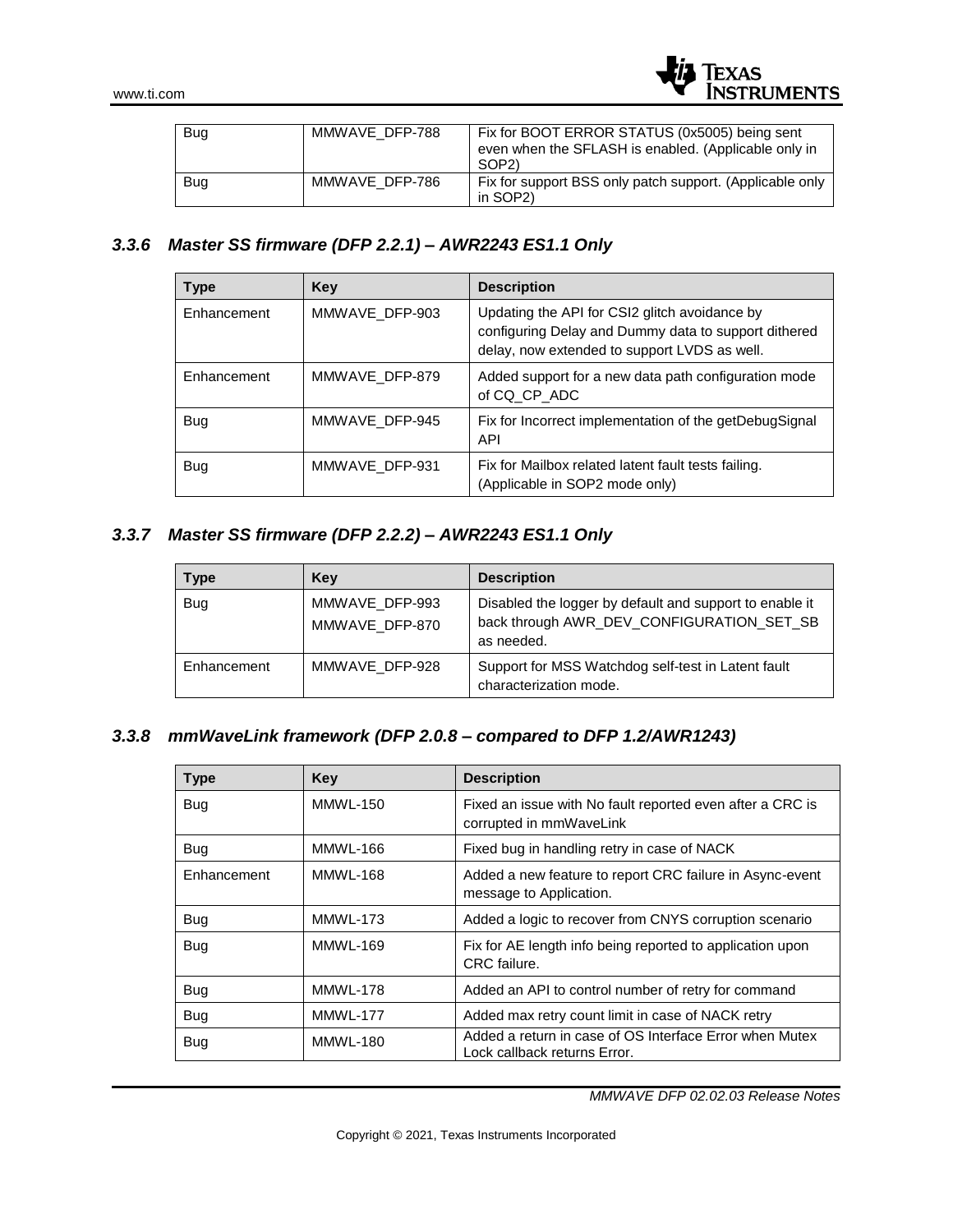| Enhancement | <b>MMWL-175</b> | Added GET API for CPU and ESM fault errors                                   |  |
|-------------|-----------------|------------------------------------------------------------------------------|--|
| <b>Bug</b>  | <b>MMWL-193</b> | Updated doxygen comments and incorporated code<br>inspection review comments |  |
| Enhancement | <b>MMWL-192</b> | Notify Host through Async-event if mutex lock fails.                         |  |
| Enhancement | <b>MMWL-189</b> | Support for parallel SPI communication in mmWavelink                         |  |
| Enhancement | <b>MMWL-182</b> | Added a new advance chirp configuration API                                  |  |
| <b>Bug</b>  | <b>MMWL-201</b> | Updated default value of RL CASCADE NUM DEVICES<br>to $1$                    |  |
| Enhancement | MMWL-203        | Added new SPI register read and write APIs                                   |  |
| <b>Bug</b>  | <b>MMWL-204</b> | Added null termination to string passed to semaphore and<br>mutex creation.  |  |

### *3.3.9 mmWaveLink framework (DFP 2.1.0)*

| <b>Type</b> | Key             | <b>Description</b>                                                                                                                                                                                                                                                                                                                                                                                                               |  |
|-------------|-----------------|----------------------------------------------------------------------------------------------------------------------------------------------------------------------------------------------------------------------------------------------------------------------------------------------------------------------------------------------------------------------------------------------------------------------------------|--|
| Bug         | <b>MMWL-217</b> | mmWaveLink update for flushing 256 + CRC Size bytes<br>instead of 256 + CRC Size + SYNC bytes in case of ACK<br>SYNC corrupted                                                                                                                                                                                                                                                                                                   |  |
| Bug         | <b>MMWL-215</b> | Test Source configuration structure changed to match the<br>ICD definition.                                                                                                                                                                                                                                                                                                                                                      |  |
| Bug         | <b>MMWL-199</b> | Updated doxygen comments and incorporated code<br>inspection review comments                                                                                                                                                                                                                                                                                                                                                     |  |
| <b>Bug</b>  | <b>MMWL-202</b> | Fixes for LDRA violations.                                                                                                                                                                                                                                                                                                                                                                                                       |  |
| Enhancement | <b>MMWL-248</b> | 1. Added new parameter MISC FUNC CTRL to disable<br>dither in test source configuration API.<br>2. Added new parameter to enable VMON in analog<br>monitor configuration API.<br>3. Added new error code 160, if the number of dummy<br>chirp configuration is incorrect.<br>4. Added new TX Phase shifter DAC monitor settings and<br>reports in TX internal analog signal monitors.<br>5. Update Rx gain temp LUT description. |  |
| Enhancement | <b>MMWL-252</b> | Implementation of new APIs supported in MasterSS and<br>RadarSS.                                                                                                                                                                                                                                                                                                                                                                 |  |
| Enhancement | <b>MMWL-253</b> | Implementation of new features supported in RadarSS.                                                                                                                                                                                                                                                                                                                                                                             |  |
| Bug         | <b>MMWL-250</b> | Fix for mmWaveLink to match the sequence number for the<br>ACK received.                                                                                                                                                                                                                                                                                                                                                         |  |
| Bug         | <b>MMWL-247</b> | Doxygen comment updates.                                                                                                                                                                                                                                                                                                                                                                                                         |  |
| Enhancement | <b>MMWL-255</b> | Updated RadarSS calibration store restore data structure<br>definition and added new synth non-live monitor.                                                                                                                                                                                                                                                                                                                     |  |
| Enhancement | <b>MMWL-239</b> | Updated Advance chirp configuration API structure                                                                                                                                                                                                                                                                                                                                                                                |  |

### *3.3.10 mmWaveLink framework (DFP 2.1.5)*

| Type        | Kev             | <b>Description</b>                                    |
|-------------|-----------------|-------------------------------------------------------|
| Enhancement | <b>MMWL-237</b> | Support Advance Chirp Configuration to allow flexible |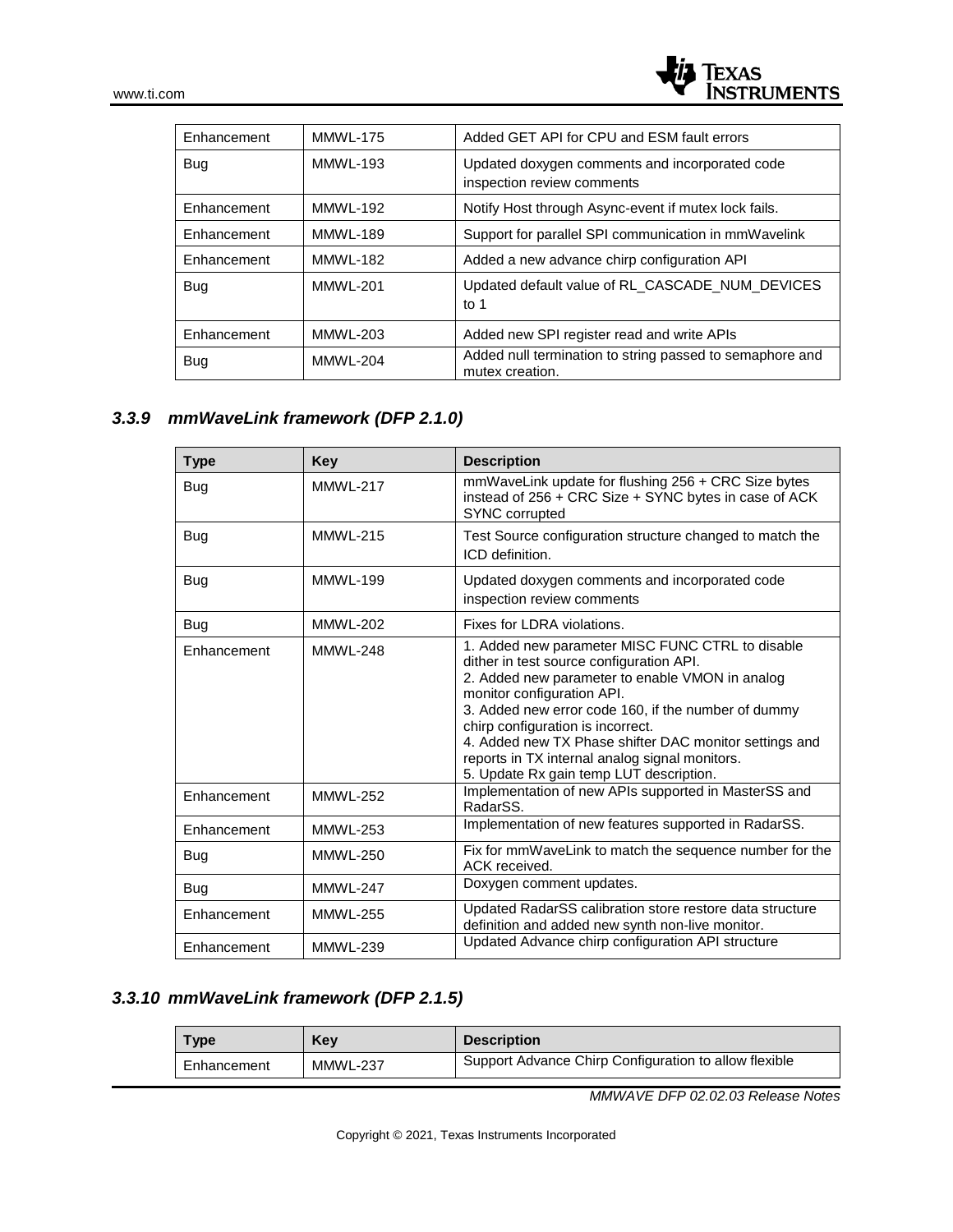

|             |                 | waveform programming:<br>Program more than 512 unique chirps<br>Delta dither programming capability for all chirp<br>configuration parameters<br>Phase shifter dither support<br>٠ |  |
|-------------|-----------------|------------------------------------------------------------------------------------------------------------------------------------------------------------------------------------|--|
| Enhancement | <b>MMWL-258</b> | Updated frame start/stop, TX gain phase AE report API<br>structure and new option for CSI2 delay dither.                                                                           |  |
| Bug         | <b>MMWL-260</b> | Fix mmWaveLink macros to align with the firmware values                                                                                                                            |  |
| Enhancement | <b>MMWL-261</b> | Updated RF gain target settings and MSS CPU fault API in<br>mmWaveLink                                                                                                             |  |
| Enhancement | <b>MMWL-262</b> | Separate MSS API from frameconfig and AdvFrameConfig                                                                                                                               |  |
| Enhancement | <b>MMWL-263</b> | Phase shifter monitor API updates                                                                                                                                                  |  |
| Enhancement | <b>MMWL-264</b> | Added function to fill up chirp LUT buffer                                                                                                                                         |  |
| Enhancement | <b>MMWL-265</b> | Added function to internally chunk the chirp LUT buffer                                                                                                                            |  |
| Enhancement | <b>MMWL-275</b> | Doxygen comment updates.                                                                                                                                                           |  |
| <b>Bug</b>  | <b>MMWL-249</b> | Fixed rlGpAdcCfg_t structure to match with the latest ICD                                                                                                                          |  |

### *3.3.11 mmWaveLink framework (DFP 2.2.0)*

| <b>Type</b> | Kev             | <b>Description</b>                                                              |  |
|-------------|-----------------|---------------------------------------------------------------------------------|--|
| Enhancement | <b>MMWL-287</b> | Added new API to dynamically update LUT Address offset<br>for Advance chirp API |  |

### *3.3.12 mmWaveLink framework (DFP 2.2.1) – AWR2243 ES1.1 Only*

| <b>Type</b>     | Key             | <b>Description</b>                                                                             |
|-----------------|-----------------|------------------------------------------------------------------------------------------------|
| Enhancement     | <b>MMWL-309</b> | Added support for logging SPI data                                                             |
|                 | MMWL-315        |                                                                                                |
| Enhancement     | MMWL-301        | Added big endian support for Filling Advanced chirp LUT<br><b>RAM</b> buffer                   |
| <b>Bug</b>      | <b>MMWL-305</b> | Fixed update for LUT RAM for non-zero location                                                 |
| Enhancement     | MMWL-286        | Doxygen comment updates.                                                                       |
| Enhancement/Bug | <b>MMWL-293</b> | Changed 64 bit fields into 2 32-bit fields in MSS power up<br>status and MSS boot error status |
| Enhancement     | <b>MMWL-321</b> | Doxygen comment updates.                                                                       |
|                 | <b>MMWL-322</b> |                                                                                                |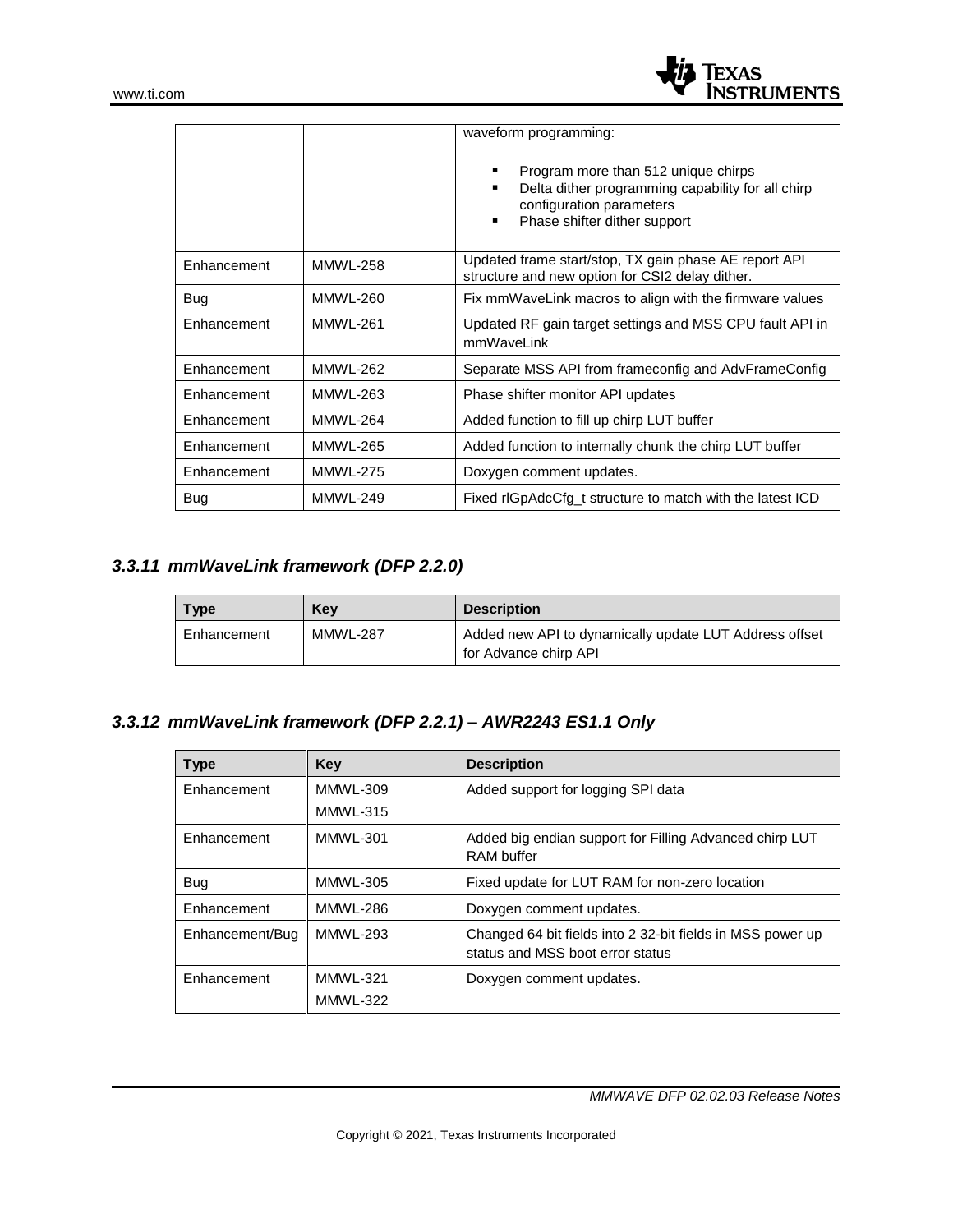| Type        | Key             | <b>Description</b>                               |  |
|-------------|-----------------|--------------------------------------------------|--|
| <b>Bug</b>  | MMWL-327        | Fixed compiler warning of dead assignment        |  |
| Enhancement | <b>MMWL-326</b> | Doxygen comment updates                          |  |
| Enhancement | MMWL-317        | Added ICD API mapping in mmwavelink source code  |  |
| Enhancement | <b>MMWL-282</b> | Updates to rIRfPhShiftCalibDataStore/Restore API |  |
| Enhancement | MMWL-334        | Doxygen comment updates                          |  |
|             | MMWL-335        |                                                  |  |

### *3.3.13 mmWaveLink framework (DFP 2.2.2) – AWR2243 ES1.1 Only*

### *3.3.14 mmWaveLink framework (DFP 2.2.3) – AWR2243 ES1.1 Only*

| <b>Type</b> | Key             | <b>Description</b>                                                              |
|-------------|-----------------|---------------------------------------------------------------------------------|
| Enhancement | MMWL-348        | Added Frequency dither limits in RX Gain Phase<br>Monitoring API                |
| Enhancement | MMWL-349        | Added new field in APLL Synth BW API<br>Doxygen comment updates                 |
|             | <b>MMWL-345</b> |                                                                                 |
| <b>Bug</b>  |                 | Fixed Error in byte ordering for Tx gain phase offset config<br>compared to ICD |
| <b>Bug</b>  | MMWL-340        | Fixed few mmWaveLink compiler warnings                                          |
| Enhancement | <b>MMWL-352</b> | Updated Die ID Get API fields and doxygen comment<br>updates                    |

### **4 Unsupported features and APIs (applicable to all DFP releases)**

Refer to RadarSS firmware release notes in firmware\**radarss** folder for radarSS APIs.

The following device MSS APIs and features are not validated fully at system level, it is recommended not to use these APIs in this and all previous DFP releases. This list of unsupported features is in addition to the list mentioned in known issues.

### **4.1 Functional APIs**

| <b>API</b>                                                                                 | Feature                       | <b>Description</b>                                                                   |
|--------------------------------------------------------------------------------------------|-------------------------------|--------------------------------------------------------------------------------------|
| The SPI transfer (option 2) in<br>DATA INTF SEL in<br>AWR DEV RX DATA PATH C<br>ONF SET SB | ADC data transfer<br>over SPI | This API is not validated at system level. It is<br>recommended not to use the same. |

### **4.2 Debug APIs**

| AP!                    | Feature    | <b>Description</b>                            |
|------------------------|------------|-----------------------------------------------|
| AWR_DEV_RX_CONTSTREAMI | Continuous | Continuous streaming mode is not supported in |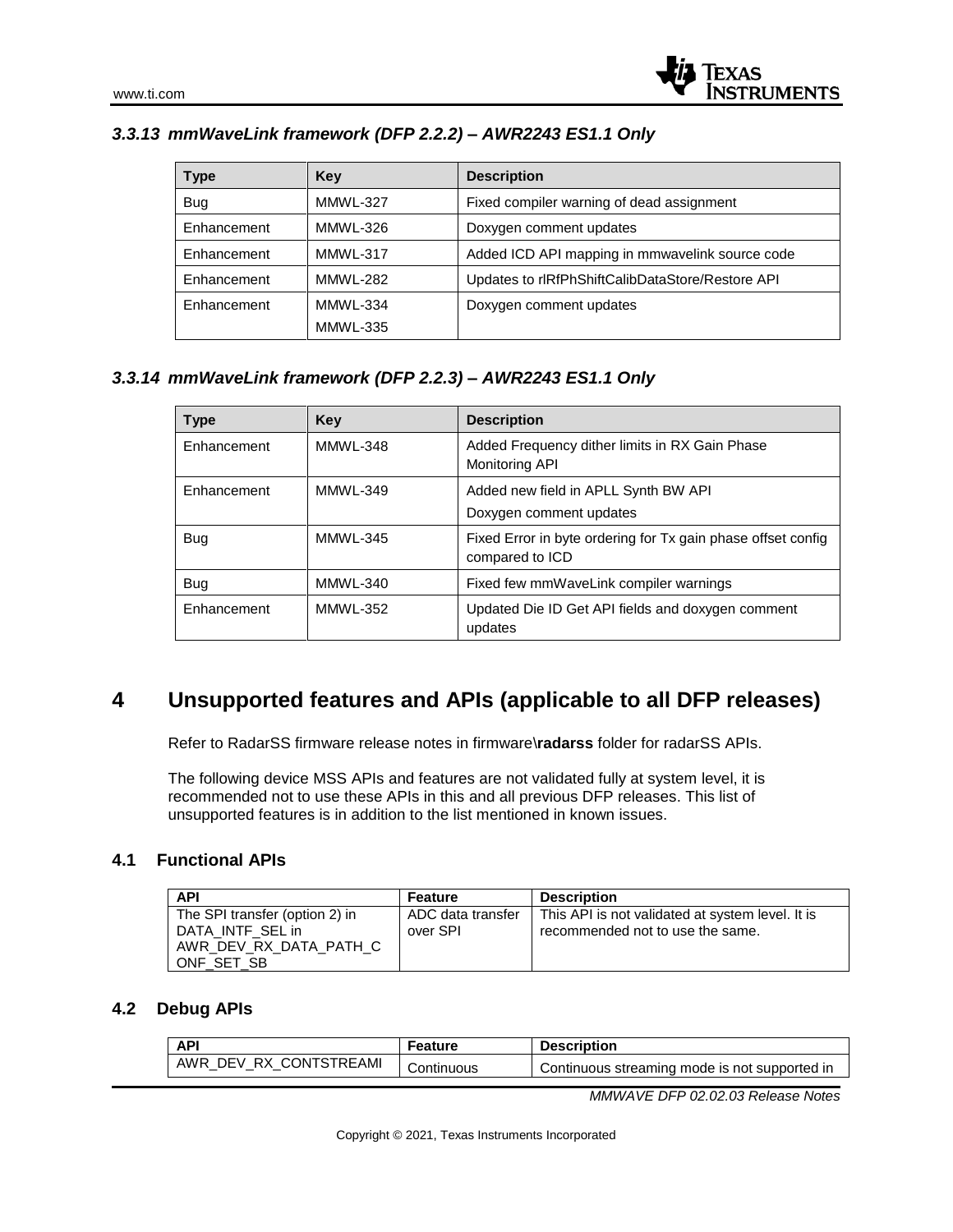

| NG MODE CONF SET SB     | streaming mode     | functional mode, recommended to use only for      |
|-------------------------|--------------------|---------------------------------------------------|
|                         |                    | debug.                                            |
| AWR DEV TESTPATTERN GE  | Data path test     | Pattern generation is not supported in functional |
| N_SET_SB                | pattern generation | mode, recommended to use only for debug.          |
| AWR_DEV_RF_DEBUG_SIG_SE | Debug signal       | Pin-mux to bring out debug signals for the chirp  |
| T SB                    | bring out          | cycle.                                            |

# **5 Known Issues (applicable to all DFP releases)**

### **5.1 RadarSS firmware known Issues:**

Refer to RadarSS firmware release notes (mmwave\_radarss\_release\_notes.pdf) in firmware\**radarss** folder.

### **5.2 MasterSS firmware known Issues:**

| Key            | <b>Severity</b> | <b>Description</b>                                                                                                                                                                                                                                                                  |
|----------------|-----------------|-------------------------------------------------------------------------------------------------------------------------------------------------------------------------------------------------------------------------------------------------------------------------------------|
| MMWAVE DFP-207 | S2-Major        | In case of checksum failure for the command received by<br>MSS, the SPI buffer DMA synchronization will be lost with<br>HOST/mmWaveLink.                                                                                                                                            |
|                |                 | Workaround: Use 4 bytes CRC for commands and AE<br>messages.                                                                                                                                                                                                                        |
| MMWAVE DFP-233 | S3-Minor        | Occasionally MSS ATCM and BTCM self-tests generating a<br>data abort in a long tracking stress test, which is looping<br>Latent fault API infinite times with all digital monitoring tests<br>enabled.                                                                              |
|                |                 | Workaround: Disable MSS ATCM and BTCM parity, Single<br>bit (SB) and Double Bit (DB) ECC self-tests in<br>AWR_MSS_LATENTFAULT_TEST_CONF_SB API.                                                                                                                                     |
|                |                 | The MSS latent self-tests are destructive tests, which would<br>cause corruption in ongoing SPI/mailbox transactions and<br>may generate N-Error signals while performing ESM G2<br>error checks. It is recommended not to run these self-tests<br>in functional mode of operation. |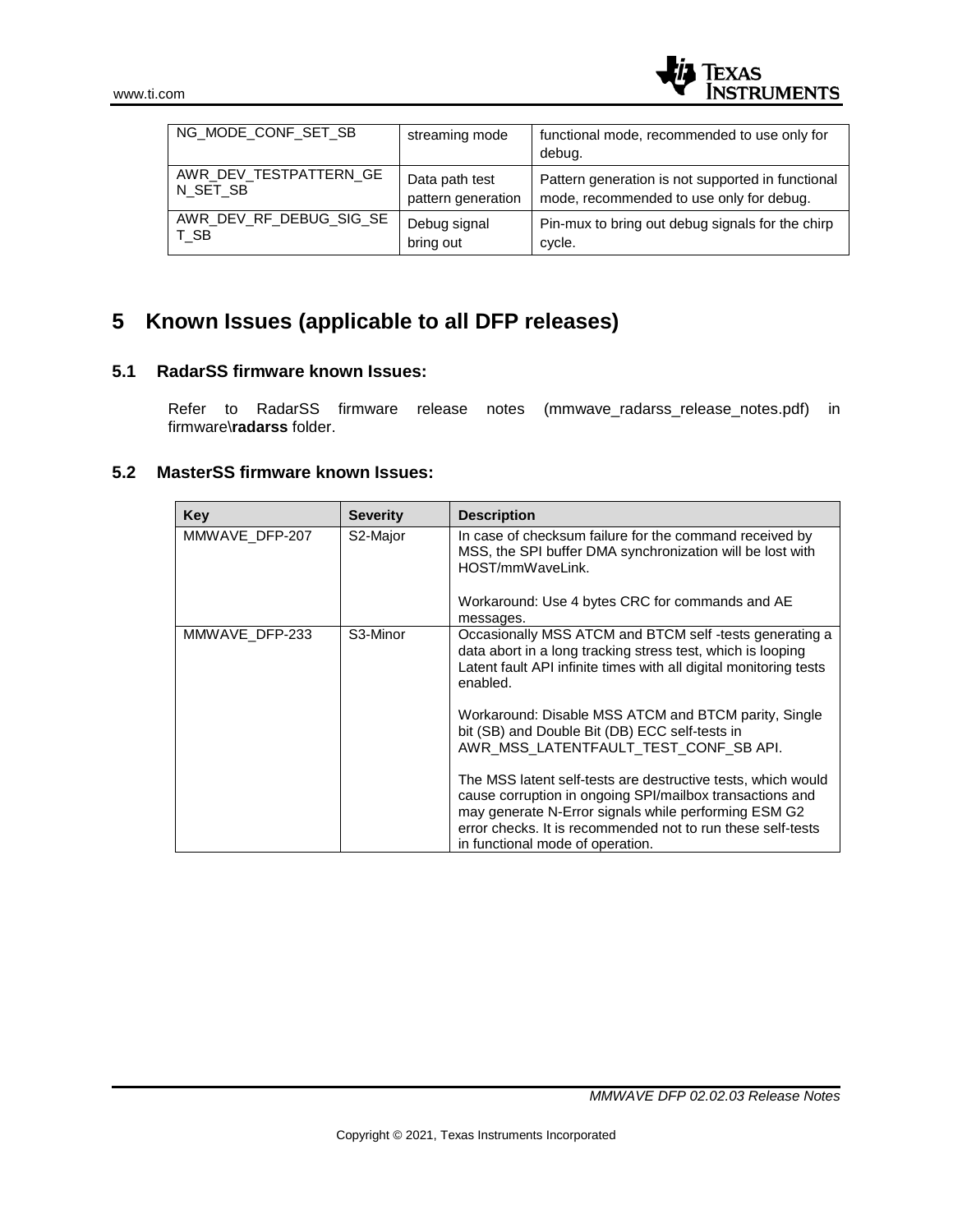

## **6 Migration Guide**

This section explains the steps to migrate from AWR1243 (DFP1.2.5) release to this package

| <b>Impact</b> | <b>Change list</b>                                                                                                                                                                                                                                                                                             |  |  |
|---------------|----------------------------------------------------------------------------------------------------------------------------------------------------------------------------------------------------------------------------------------------------------------------------------------------------------------|--|--|
| <b>MEDIUM</b> | The ESM_MONITORING_EN flag in rlDigMonPeriodicConf_t structure have been<br>made reserved. Application should ignore the reserved flag.                                                                                                                                                                        |  |  |
| <b>HIGH</b>   | The bit 22nd of esmGrp1Err field in rlMssEsmFault_t structure is updated with FRC<br>lockstep error indication. Application should handle this error as a fatal error from<br>the mmWave Device.                                                                                                               |  |  |
| <b>HIGH</b>   | The bit 14 and 25 of esmGrp1Err field in rlBssEsmFault_t structure is updated with<br>programmable filter parity and ECC DB fatal error indications respectively.<br>Application should handle this error as a fatal error from the mmWave Device.                                                             |  |  |
| <b>MEDIUM</b> | The ESM_MONITORING flag in rlDigPeriodicReportData_t structure have been<br>made reserved. Application should ignore the reserved status flags.                                                                                                                                                                |  |  |
| MEDIUM        | New asynchronous event message ID has been added for notification of<br>CRC/Checksum failure in the received message (Async-event) from the device.<br>Application needs to handle this msgID RL_MMWL_ASYNC_EVENT_MSG and<br>SBID-RL_MMWL_AE_MISMATCH_REPORT in the 'rlAsyncEvent' callback<br>implementation. |  |  |
| <b>MEDIUM</b> | New API rIDeviceSetRetryCount has been added, where application can set retry<br>count to zero to skip the command retry step at mmWaveLink level. This API<br>provides an option to change the retry count from default value to customizable<br>value which should be <= RL_API_CMD_RETRY_COUNT.             |  |  |
| <b>MEDIUM</b> | Value option '0x2' for ritestPattern t-> testPatGenCtrl is not validated and<br>removed. So application should not use this option to generate the test pattern.                                                                                                                                               |  |  |
| <b>MEDIUM</b> | In case MutexLock callback returns non-zero value in the interrupt context (reading<br>async-event) then mmWaveLink generates internal Async-event with error code to<br>notify the Host about this failure. Application should able to handle this error Async-<br>event message and take appropriate action. |  |  |
| <b>HIGH</b>   | Added new bit 34 in bootTestStatus in rlInitComplete_t structure to report boot<br>time PCR self-test of MSS in AWR1243 devices                                                                                                                                                                                |  |  |
| <b>HIGH</b>   | The bits [11:8] STATUS_PWRDET_RXn in statusFlags in rlMonRxIntAnaSigRep_t<br>structure have been made reserved as RX power detector monitoring has been<br>disabled.                                                                                                                                           |  |  |
| <b>HIGH</b>   | The bit 26 PCR test enable in enMask in rlMonAnaEnables_t is made reserved as<br>this test has been de-featured.                                                                                                                                                                                               |  |  |
| <b>MEDIUM</b> | Added a missing 4 bytes reserved field reserved1 in rlMssEsmFault_t.                                                                                                                                                                                                                                           |  |  |
| <b>HIGH</b>   | The bit 2 PCR test status in testStatusFlg2 in rlMssLatentFaultReport_t as this test<br>has been de-featured.                                                                                                                                                                                                  |  |  |
| <b>HIGH</b>   | A new status 0x7 has been added errStatusFlg in rlMssRfErrStatus_t.                                                                                                                                                                                                                                            |  |  |
| <b>HIGH</b>   | The bit 26 PCR test status in digMonLatentFault in rlDigLatentFaultReportData_t<br>is made reserved as this test has been de-featured.                                                                                                                                                                         |  |  |
| HIGH          | The bit 2 PCR test enable in testEn2 in rlperiodicTest_t as this test has been de-                                                                                                                                                                                                                             |  |  |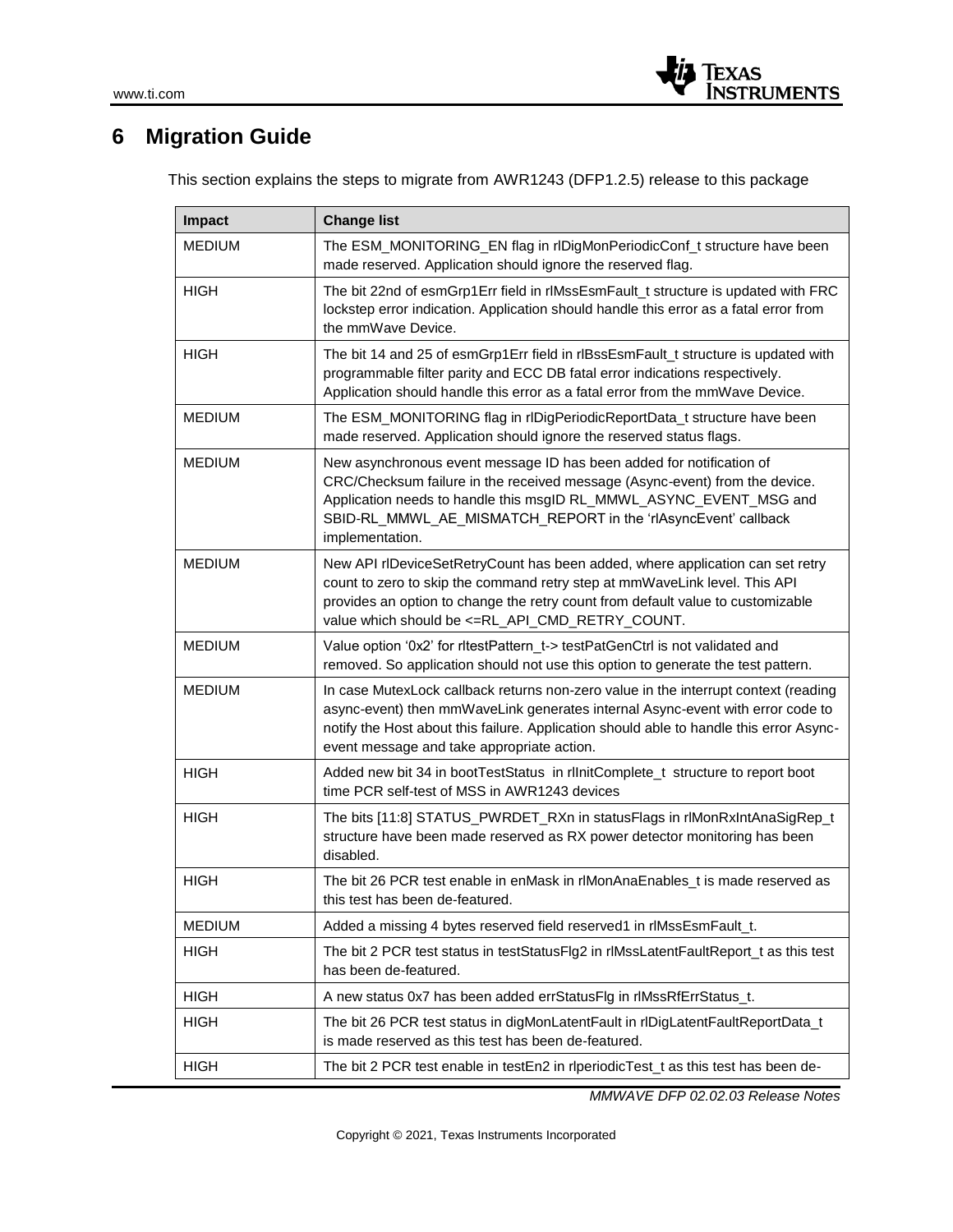

|               | featured.                                                                                                                                                                                                                                                                |  |  |
|---------------|--------------------------------------------------------------------------------------------------------------------------------------------------------------------------------------------------------------------------------------------------------------------------|--|--|
| <b>HIGH</b>   | Added new fields loopbackPowerRF1, loopbackPowerRF2, loopbackPowerRF3,<br>rxNoisePower1 and rxNoisePower2 in rlMonRxGainPhRep_t structure.                                                                                                                               |  |  |
| <b>MEDIUM</b> | Added reportMode field in rIRxGainPhaseMonConf_t structure.                                                                                                                                                                                                              |  |  |
| <b>MEDIUM</b> | Added reportMode field in rITxGainPhaseMismatchMonConf_t structure.                                                                                                                                                                                                      |  |  |
| <b>MEDIUM</b> | Moved rlRfTempData_t structure from mmwavelink.h to rl_sensor.h                                                                                                                                                                                                          |  |  |
| <b>MEDIUM</b> | Added new parameter 'miscFunCtrl' to disable dither in rlTestSource_t structure.                                                                                                                                                                                         |  |  |
| <b>MEDIUM</b> | Added new parameter to enable VMON circuit monitoring in IdoVmonScEn in<br>rlMonAnaEnables_t structure.                                                                                                                                                                  |  |  |
| <b>MEDIUM</b> | Added new error code 160 to indicate dummy chirps at end of frame is not<br>supported in rlFrameCfg_t structure.                                                                                                                                                         |  |  |
| <b>MEDIUM</b> | Added new field txPhShiftDacMonThresh in rlTxIntAnaSignalsMonConf_t structure.                                                                                                                                                                                           |  |  |
| <b>MEDIUM</b> | Updated rxGainTempLut description in rlRxGainTempLutData_t structure.                                                                                                                                                                                                    |  |  |
| <b>MEDIUM</b> | anaTxPos filed in rITestSource_t is reserved. Application should ignore the<br>reserved field.                                                                                                                                                                           |  |  |
| <b>HIGH</b>   | Report mode 0 is not supported for the following monitoring APIs:<br>rlRfTxIntAnaSignalsMonConfig<br>rlRfRxIntAnaSignalsMonConfig,<br>rlRfPmClkLoIntAnaSignalsMonConfig,<br>rlRfGpadcIntAnaSignalsMonConfig,<br>rlRfPllContrlVoltMonConfig,<br>rlRfDualClkCompMonConfig. |  |  |
| <b>MEDIUM</b> | Bit3 in statusFlags in rlMonPmclkloIntAnaSigRep_t is now<br>STATUS_LVDS_PMCLKLO to match with ICD.                                                                                                                                                                       |  |  |
| <b>MEDIUM</b> | Bit 2 in statusFlags in rlMonGpadcIntAnaSigRep_t is now STATUS_GPADC_REF2<br>to match with ICD                                                                                                                                                                           |  |  |
| <b>MEDIUM</b> | Added new API rlRfApllSynthBwCtlConfig to control the bandwidth of the APLL and<br>the Synthesizer.                                                                                                                                                                      |  |  |
| <b>MEDIUM</b> | Added new API rlMonTypeTrigConfig that maintains monitoring timing<br>synchronization in cascaded devices to avoid mutual interference of monitors<br>running in different devices in the cascade sensor.                                                                |  |  |
| <b>MEDIUM</b> | Added new API rlDeviceSetCsi2DelayDummyConfig that is used to increase the<br>time between the availability of chirp data and the transfer of chirp data over CSI2<br>interface.                                                                                         |  |  |
| <b>MEDIUM</b> | Added new API rlDeviceSetDebugSigEnableConfig to enable the pin-mux and<br>bring out debug signals for the chirp cycle.                                                                                                                                                  |  |  |
| <b>HIGH</b>   | Bit 6 in cascading Pinout Cfg in rlChan Cfg_t is now "INTFRC_MASTER_EN" to<br>match with ICD.                                                                                                                                                                            |  |  |
| <b>HIGH</b>   | Added new field "monitoringMode" in rlRfCalMonTimeUntConf_t.                                                                                                                                                                                                             |  |  |
| <b>HIGH</b>   | Added new fields in rlRunTimeCalibConf_t.                                                                                                                                                                                                                                |  |  |
| <b>HIGH</b>   | Added new field "monitorMode" in rlSynthFreqMonConf_t                                                                                                                                                                                                                    |  |  |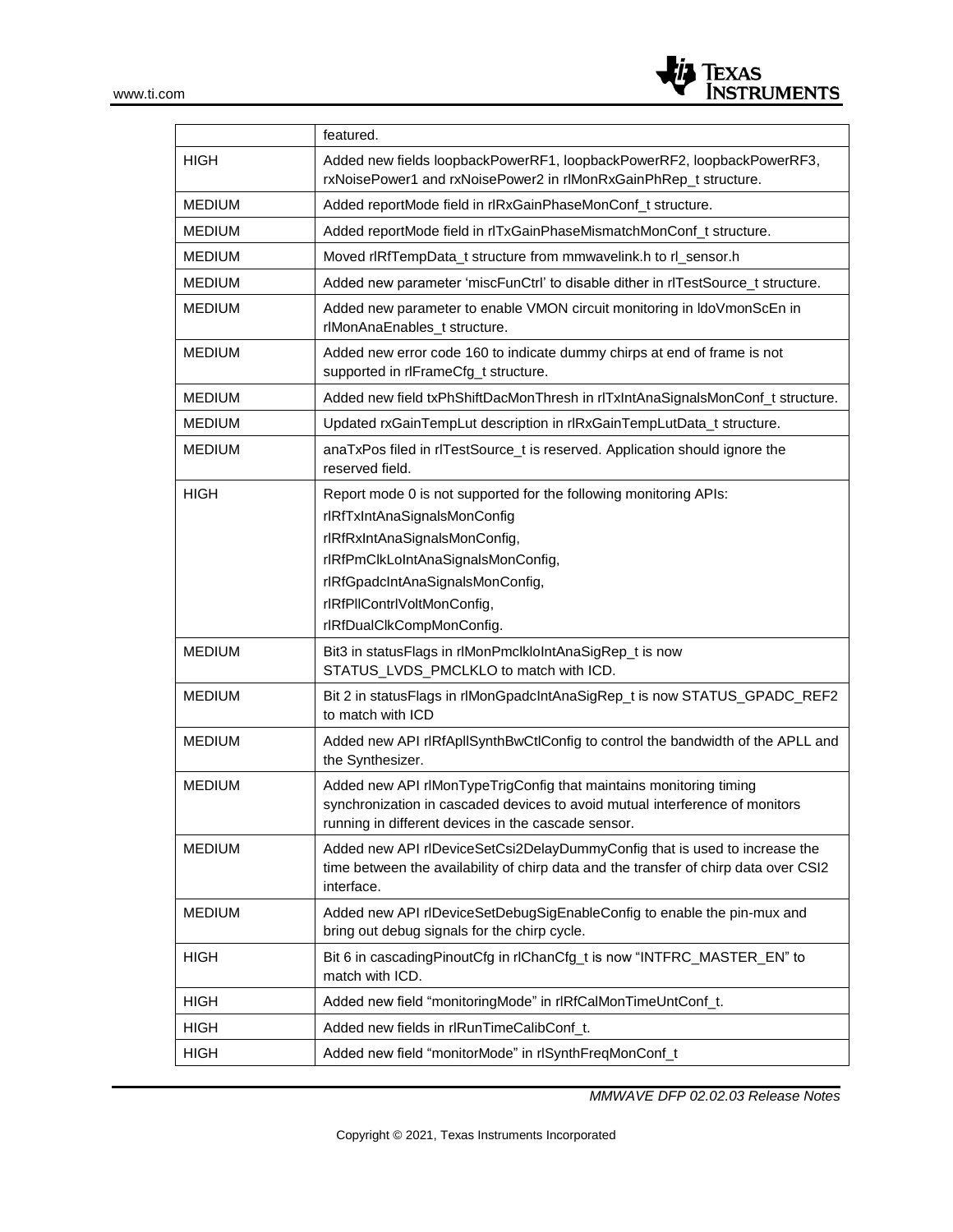

| <b>HIGH</b>   | Added new field "programMode" in rlDynPerChirpPhShftCfg_t.                                                                                                                                                                                                                                                          |
|---------------|---------------------------------------------------------------------------------------------------------------------------------------------------------------------------------------------------------------------------------------------------------------------------------------------------------------------|
| <b>HIGH</b>   | Added new error code 284, Monitoring trigger API rlMonTypeTrigConfig is not<br>supported in autonomous mode of operation.                                                                                                                                                                                           |
|               | Added new error code 285, Monitoring trigger bit masks monTrigTypeEn are all<br>zeros in rlMonTypeTrigCfg_t structure.                                                                                                                                                                                              |
|               | Added new error code 286, forced temperature bin index is invalid in<br>rlRunTimeCalibConf_t structure.                                                                                                                                                                                                             |
| HIGH          | Bit 21 in enMask in rlMonDigEnables_t is now "DCC test" to match with ICD.                                                                                                                                                                                                                                          |
| <b>MEDIUM</b> | Added new asynchronous event 0x100A -<br>RL_RF_AE_MONITOR_TYPE_TRIGGER_DONE_SB<br>(rlMonTypeTrigDoneStatus_t). The triggered monitor types are done with execution<br>and Host can use this signal to trigger next type of monitor.                                                                                 |
| <b>MEDIUM</b> | Added new asynchronous event 0x1033 -<br>RL_RF_AE_MON_SYNTH_FREQ_NONLIVE_REPORT<br>(rlMonSynthFreqNonLiveRep_t). This is a Non live Monitoring report which device<br>sends to the host, containing information related to measured frequency error<br>during the monitoring chirp for two profiles configurations. |
| <b>HIGH</b>   | Added new field "lineStartEndDis" in rlDevCsi2Cfg_t.                                                                                                                                                                                                                                                                |
| <b>HIGH</b>   | Bit 28 in enMask in rlMonAnaEnables_t is now<br>"SYNTH_FREQ_MONITOR_NON_LIVE_EN" to match with the ICD.                                                                                                                                                                                                             |
| <b>HIGH</b>   | Added new fields in rlInterRxGainPhConf t.                                                                                                                                                                                                                                                                          |
| <b>HIGH</b>   | Added new fields in rlRxIfStageMonConf_t.                                                                                                                                                                                                                                                                           |
| <b>HIGH</b>   | Added new fields in rlSynthFreqMonConf_t.                                                                                                                                                                                                                                                                           |
| <b>MEDIUM</b> | Added new error code 1052, Data path configuration not done.                                                                                                                                                                                                                                                        |
| HIGH          | Value of 4 in loopbackSel in rlLoopbackBurst_t is now "Rx FE disabled" to match<br>with ICD.                                                                                                                                                                                                                        |
| <b>HIGH</b>   | Updated RadarSS calibration store restore data structure definition<br>(rlCalibrationData_t)                                                                                                                                                                                                                        |
| <b>HIGH</b>   | Updated rlAdvChirpCfg_t and added rlAdvChirpLUTCfg_t to match with the ICD.                                                                                                                                                                                                                                         |
| LOW           | Updated rlFrameTrigger_t to add new modes in frame stop.                                                                                                                                                                                                                                                            |
| <b>MEDIUM</b> | Updated RL_RF_AE_MON_TX_GAIN_MISMATCH_REPORT<br>(rlMonTxGainPhaMisRep_t) to add new fields.                                                                                                                                                                                                                         |
| <b>MEDIUM</b> | Support for "rxLoAmpFault" and "txLoAmpFault" fields in rlAnaFaultInj_t is de-<br>featured.                                                                                                                                                                                                                         |
| <b>MEDUIM</b> | Bits 0, 2 and 4 in bpmConfig in rlLoopbackBurst_t are made reserved.                                                                                                                                                                                                                                                |
| LOW           | Value of 2 in enDisCfg in rlCsi2DelayDummyCfg_t is now "delay in each chirp" to<br>match with ICD.                                                                                                                                                                                                                  |
| <b>MEDIUM</b> | Added new error codes for Advanced chirp configuration errors.                                                                                                                                                                                                                                                      |
| LOW           | Updated reserved to "errorCode" field in rlCpuFault_t for<br>RL_RF_AE_CPUFAULT_SB.                                                                                                                                                                                                                                  |
| <b>MEDIUM</b> | Updated RF gain target in rlProfileCfg_t, rlContModeCfg_t and rlLoopbackBurst_t.                                                                                                                                                                                                                                    |
| LOW           | Updated "faultType ", "faultLR ", "faultPrevLR " and "faultSpsr" fields in rlCpuFault_t                                                                                                                                                                                                                             |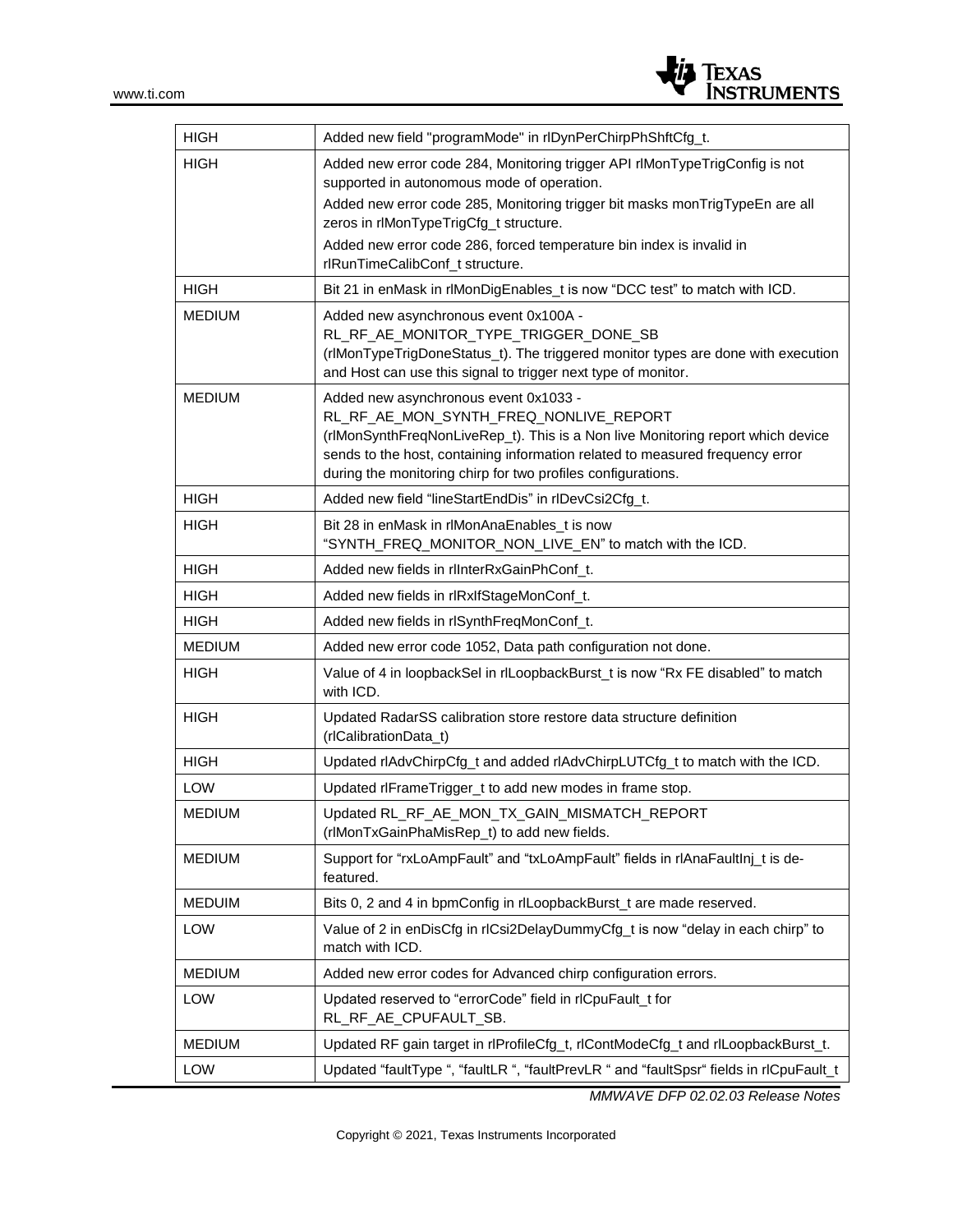

|            | for RL_DEV_AE_MSS_CPUFAULT_SB.                                                                                                                                                                                                                                                                                                                                                          |  |  |
|------------|-----------------------------------------------------------------------------------------------------------------------------------------------------------------------------------------------------------------------------------------------------------------------------------------------------------------------------------------------------------------------------------------|--|--|
| <b>LOW</b> | Separated MSS API's from rISetFrameConfigand rISetAdvFrameConfig. (Added<br>rlDeviceFrameConfigApply and rlDeviceAdvFrameConfigApply)                                                                                                                                                                                                                                                   |  |  |
| <b>LOW</b> | Added new API - rIRfTxPhShiftMonConfig (TX0, TX1 and TX2) and removed<br>rlRfTxBpmMonConfig API.                                                                                                                                                                                                                                                                                        |  |  |
| LOW        | Added TX Phase shifter monitor reports rIAIITxPhShiftMonConf_t and Removed TX<br>BPM monitoring reports rIAIITxBpmMonConf_t.                                                                                                                                                                                                                                                            |  |  |
| <b>LOW</b> | Changed a reserved field to " bssAnaControl" in rIRfDevCfg_t.                                                                                                                                                                                                                                                                                                                           |  |  |
| <b>LOW</b> | Changed a reserved field to " monChirpSlope" in<br>rlTxGainPhaseMismatchMonConf_t.                                                                                                                                                                                                                                                                                                      |  |  |
| <b>LOW</b> | Changed "numDummyChirpsAtEnd" field to reserved in rlFrameCfg_t.                                                                                                                                                                                                                                                                                                                        |  |  |
| <b>LOW</b> | Added new error code 316 to indicate invalid phase mask or atleast one of the<br>phase should be enabled in rITxPhShiftMonConf_t structure.<br>Added new error code 317 to indicate invalid RX mask in rITxPhShiftMonConf<br>structure or the RX mask is not enabled in rlChanCfg_t structure.                                                                                          |  |  |
| <b>LOW</b> | Bits 10 and 11 in testEn1 in rilatentFault_t structure have been made reserved.<br>Bits 16 to 21 in testEn1 in rllatentFault_t structure are not supported.<br>Bits 0 and 1 in testEn2 in rllatentFault_t structure have been made reserved.                                                                                                                                            |  |  |
| LOW        | Value of 2 in intfSel field of rlDevDataPathCfg_t structure is not supported.                                                                                                                                                                                                                                                                                                           |  |  |
| <b>LOW</b> | Value of 0 in dataRate field of rlDevDataPathClkCfg_t structure is not supported.                                                                                                                                                                                                                                                                                                       |  |  |
| LOW        | Sub block ID 0x500A rlRcvAdcData_t have been made reserved                                                                                                                                                                                                                                                                                                                              |  |  |
| LOW        | Bit 5 in dccPairEnables in rlDualClkCompMonConf_t have been made reserved.                                                                                                                                                                                                                                                                                                              |  |  |
| LOW        | Bit 5 in statusFlags and Bits 10 and 11 in freqMeasVal in rlMonDccClkFreqRep_t<br>structure have been made reserved.                                                                                                                                                                                                                                                                    |  |  |
| <b>LOW</b> | Bits 0, 4, 10 and 11 in testStatusFlg1 in rlMssLatentFaultReport_t have been made<br>reserved.<br>Bits 16 to 21 in testStatusFlg1 in rlMssLatentFaultReport _t are not supported<br>Bits 0 and 1 in testStatusFlg2 in rlMssLatentFaultReport _t have been made<br>reserved.                                                                                                             |  |  |
| LOW        | Added new fields (bits 31-63) in powerUpStatus in rlMssBootErrStatus_t.<br>Bits 2, 10, 11, 12, 16 - 21, 31, 32 and 33 in bootTestStatus in<br>rlMssBootErrStatus_t structure have been made reserved.<br>Bits 34, 35 and 36 in bootTestStatus in rIMssBootErrStatus_t have been changed<br>from reserved to PCR test, VIM RAM parity test and SCI boot time test<br>respectively.       |  |  |
| LOW        | Changed description of bits 6-9, 18, 26, 28-29 in esmGrp1Err in rlMssEsmFault_t.<br>Changed description of bit 3 in esmGrp2Err in rlMssEsmFault_t.<br>Bit 12 in esmGrp2Err in rlMssEsmFault_t have been made reserved.<br>Bit 4 and 25 in esmGrp2Err in rlMssEsmFault_t have been changed from reserved<br>to DSS TPTC1 write MPU error and radarSS to MSS ESM G2 Trigger respectively. |  |  |
| LOW        | Added new fields (bits 31-63) in powerUpStatus in rIInitComplete_t.<br>Bits 2, 10, 11, 12, 16 - 21, 31, 32 and 33 in bootTestStatus in rlInitComplete_t                                                                                                                                                                                                                                 |  |  |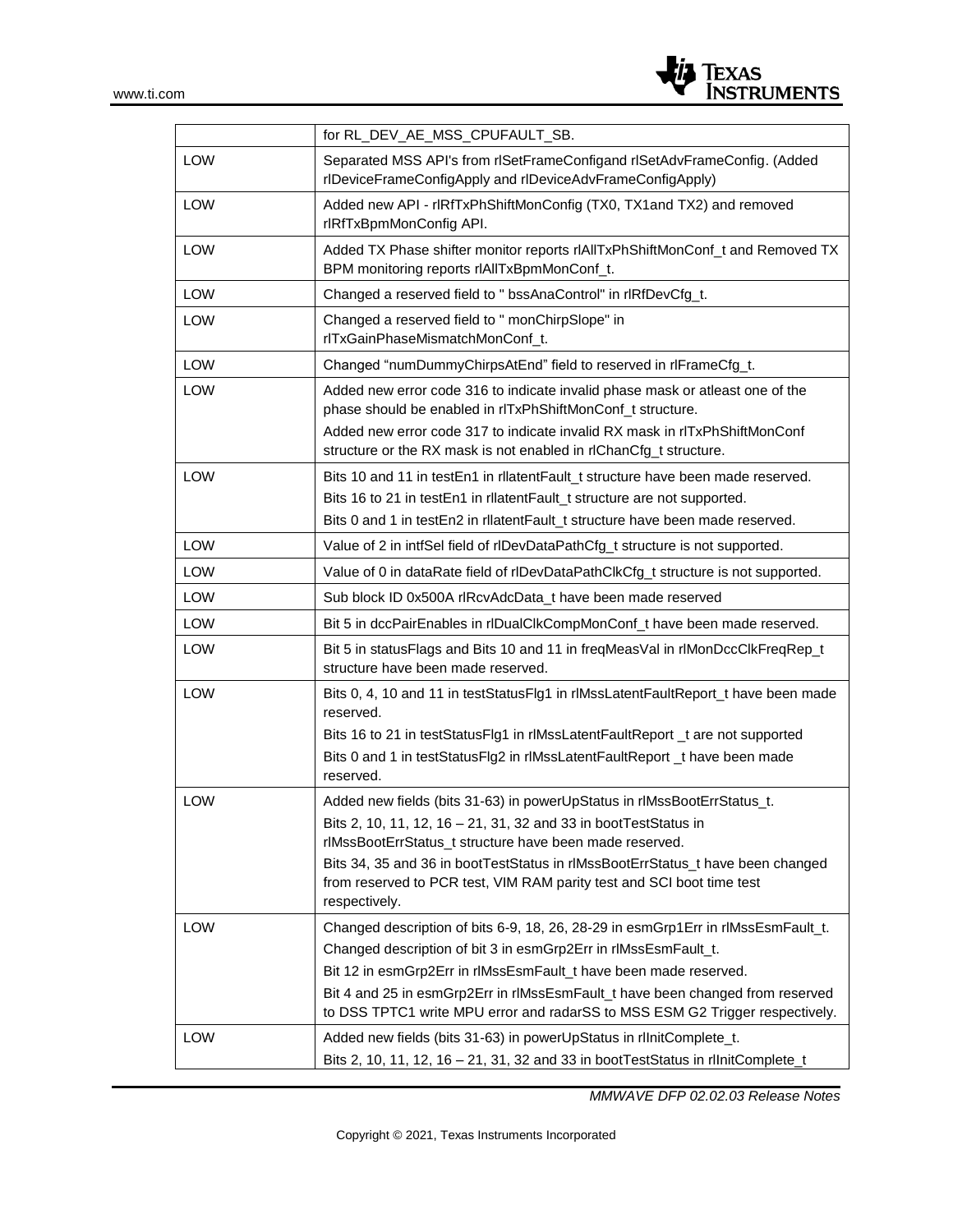

|               | structure have been made reserved.<br>Bits 35 and 36 in bootTestStatus in rlInitComplete_t have been changed from<br>reserved to VIM RAM parity test and SCI boot time test respectively.                                                                                                                                                                              |  |  |
|---------------|------------------------------------------------------------------------------------------------------------------------------------------------------------------------------------------------------------------------------------------------------------------------------------------------------------------------------------------------------------------------|--|--|
| <b>LOW</b>    | Bit 8 in enMask in rlMonDigEnables_t structure have been made reserved.<br>Bit 8 in bssSysStatus in rIRfBootStatusCfg_t structure have been made reserved.<br>Bit 8 in status in rlStartComplete_t structure have been made reserved.<br>Bit 8 in digMonLatentFault in rlDigLatentFaultReportData_t structure have been<br>made reserved.                              |  |  |
| <b>MEDIUM</b> | Changed macro RL_MAX_GPADC_SENSORS to 6.<br>Added new reserved fields of 12 bytes in rlGpAdcCfg_t structure.<br>Added new reserved fields of 36 bytes in rlRecvdGpAdcData_t structure.                                                                                                                                                                                 |  |  |
| LOW           | Added new error code 318 to indicate invalid TX index in<br>rlRfPhShiftCalibDataRestore API.                                                                                                                                                                                                                                                                           |  |  |
| LOW           | Bits 16 and 17 in bootTestStatus in rlInitComplete_t structure have been changed<br>from reserved to TCMA single bit error test and TCMB single bit error test<br>respectively.<br>Bits 16 and 17 in bootTestStatus in rlMssBootErrStatus_t structure have been<br>changed from reserved to TCMA single bit error test and TCMB single bit error test<br>respectively. |  |  |
| LOW           | Bit 4 in esmGrp1Err in rlBssEsmFault_t structure have been made reserved.                                                                                                                                                                                                                                                                                              |  |  |
| LOW           | Bit 9 in esmGrp2Err in rlBssEsmFault_t structure have been made reserved.<br>Bit 2 in miscCtl in rIRfMiscConf_t has been changed from reserved to<br>ADVANCE_CHIRP_ERROR_CHK_DIS.                                                                                                                                                                                      |  |  |
| LOW           | Added new API rlSetAdvChirpDynLUTAddrOffConfig that helps to update only the<br>LUT offset address for chirp parameters when LUT data is modified at frame<br>boundary dynamically while frames are running.                                                                                                                                                           |  |  |
| <b>LOW</b>    | Added new debug level (RL_DBG_LEVEL_DATABYTE) and shifted the index of<br>existing debug levels by 1.                                                                                                                                                                                                                                                                  |  |  |
| <b>HIGH</b>   | Changed 64 bit powerUpStatus in rlInitComplete_t/ rlMssBootErrStatus_t structure<br>into two 32 bit fields (powerUpStatus1 and powerUpStatus2).<br>The same is applicable for 64 bit bootTestStatus as well. (bootTestStatus1 and<br>bootTestStatus2).                                                                                                                 |  |  |
| LOW           | Added new field CQ_CP_ADC_DATA in transferFmtPkt0 in rlDevDataPathCfg_t<br>structure.                                                                                                                                                                                                                                                                                  |  |  |
| <b>MEDIUM</b> | Changed the structure name from rlCsi2DelayDummyCfg_t to<br>rlHsiDelayDummyCfg_t.<br>Similarly, changed the corresponding API name from<br>rlDeviceSetCsi2DelayDummyConfig to rlDeviceSetHsiDelayDummyConfig.                                                                                                                                                          |  |  |
| LOW           | Changed the description of the field 'txPhShiftDacMonThresh' in<br>rlTxIntAnaSignalsMonConf_t structure.                                                                                                                                                                                                                                                               |  |  |
| <b>MEDIUM</b> | Added a new bit (b3) 'CAL_MON_TIME_UNIT_ERROR_CHK_DIS' in miscCtl in<br>rlRfMiscConf_t structure.                                                                                                                                                                                                                                                                      |  |  |
| LOW           | Changed the description of the field 'observedPhShiftData' in                                                                                                                                                                                                                                                                                                          |  |  |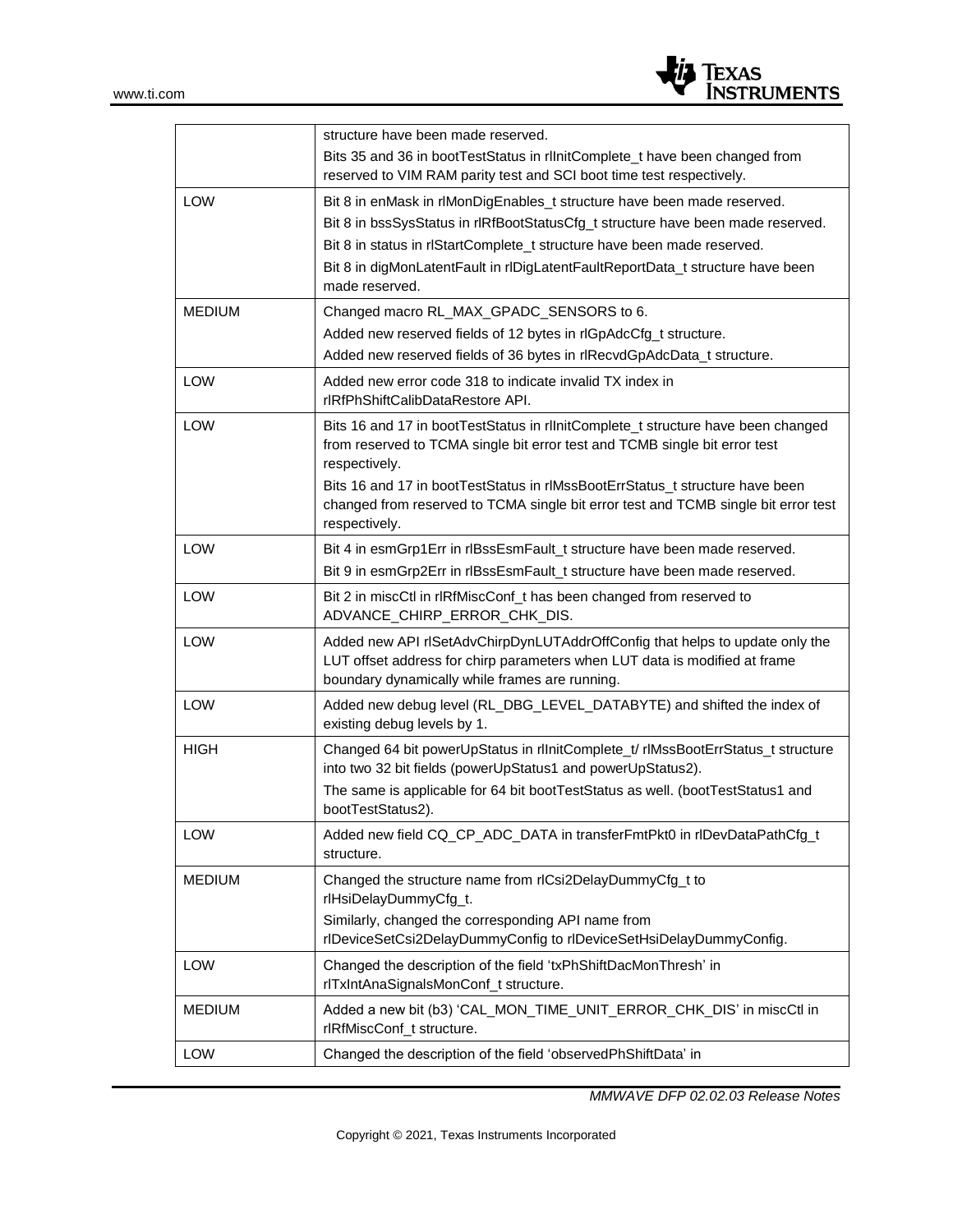

|               | rlPhShiftCalibrationStore_t structure.                                                                                                                                                                                                                      |  |  |
|---------------|-------------------------------------------------------------------------------------------------------------------------------------------------------------------------------------------------------------------------------------------------------------|--|--|
| <b>LOW</b>    | Updated the monitoring and calibration timings.                                                                                                                                                                                                             |  |  |
| <b>MEDIUM</b> | Updated the API sequence for single chip and cascade.                                                                                                                                                                                                       |  |  |
| <b>HIGH</b>   | Added new field miscDevCfg (instead of reserved0) in rlDevMiscCfg_t structure.                                                                                                                                                                              |  |  |
|               | This field can be used to enable the logger back. Logger disabled by default.                                                                                                                                                                               |  |  |
| <b>MEDIUM</b> | Added notes for usage of rIRfPhShiftCalibDataRestore and<br>rlRfPhShiftCalibDataStore APL                                                                                                                                                                   |  |  |
| <b>LOW</b>    | Added notes on API error handling                                                                                                                                                                                                                           |  |  |
| <b>MEDIUM</b> | Updated description of timingFailCode field in rlCalMonTimingErrorReportData_t<br>structure.                                                                                                                                                                |  |  |
| DFP 2.2.3.1   |                                                                                                                                                                                                                                                             |  |  |
| <b>HIGH</b>   | Added new fields 'rf1rf2FreqDitherLimits' and 'rf3FreqDitherLimits' instead of<br>Reserved in rIRxGainPhaseMonConf_t structure. Bit 3 in rfFreqBitMask field in<br>rlRxGainPhaseMonConf_t structure is changed from reserved to dither limits<br>selection. |  |  |
| <b>HIGH</b>   | Added new fields 'apllRzTrimLpf' and 'apllRzTrimVco' in rlRfApllSynthBwControl_t<br>structure.                                                                                                                                                              |  |  |
| <b>HIGH</b>   | Renamed the fields in rIRfDieldCfg_t structure from 'lotNo', 'waferNo', 'devX' and<br>'devY' to 'dieIDHexVal0', 'dieIDHexVal1', 'dieIDHexVal2' and 'dieIDHexVal3'<br>respectively                                                                           |  |  |

#### **Note:**

When migrating for AWR2243 ES1.0 to AWR2243 ES1.1, please refer to the DFP example provided for the sequence update. Changes needed:

- No more ESM/CPU fault at the boot up & during file-download.
- Swap Reset step is no more required in ES1.1

### **7 Notes**

#### **7.1 File Formats**

The file format of the image downloaded/loaded, to the SFLASH/over the SPI, has been updated and unified with the entire range of mmWave sensors. Hence, a multicore image (metaImage) needs to be downloaded to the SFLASH or loaded over the SPI interface.

| <b>Device</b>  | <b>File Format</b>                               |                                                                                                               |
|----------------|--------------------------------------------------|---------------------------------------------------------------------------------------------------------------|
| AWR2243 ES 1.1 | Multicore image to be downloaded over SFLASH/SPI |                                                                                                               |
| device         | <b>SFLASH</b>                                    | mmwave_dfp_02_02_03_01\firmware\xwr22xx_metalmage.bin                                                         |
|                | <b>SPI</b>                                       | mmwave_dfp_02_02_03_01\firmware\xwr22xx_metalmage.h                                                           |
|                |                                                  | (This is hex format conversion of Metalmage binary file to<br>embed within the Host application source code.) |